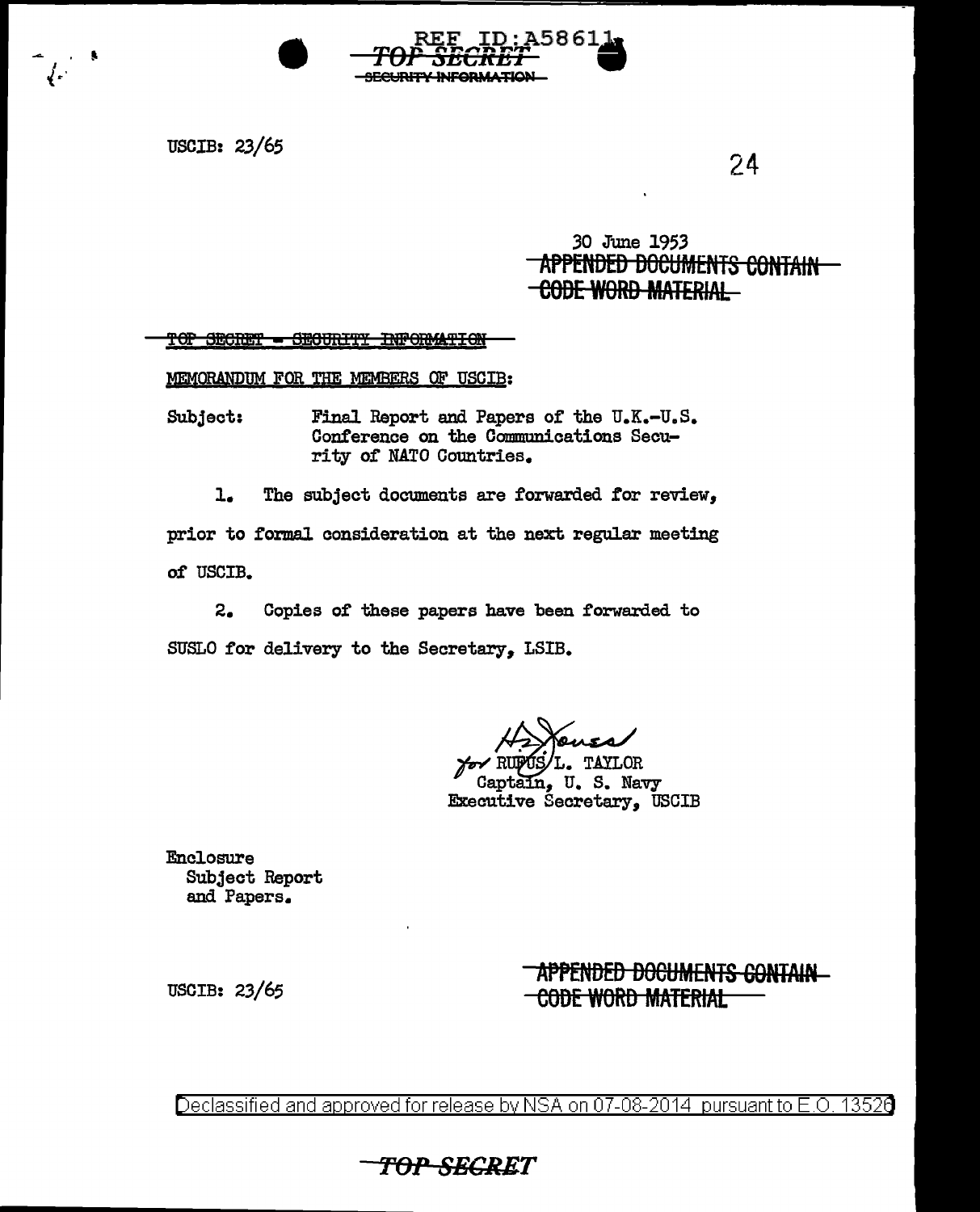TOP SECRET CANOE - SECURITY INFORMATION

**REPORT** 

**TO** 

**REF ID:A58611** 

SECRE

### THE LONDON SIGNAL INTELLIGENCE BOARD

AND

THE UNITED STATES COMMUNICATIONS INTELLIGENCE BOARD

ON

THE U.K.-U.S. CONFERENCE ON THE COMMUNICATIONS SECURITY OF NATO COUNTRIES

HELD AT WASHINGTON, D. C. - 5-12 JUNE 1953

1. As the result of an ISIB proposal of 26 February 1953," and the USCIB acceptance thereof, communicated to ISIB by letter dated 18 April 1953.<sup>7\*</sup> a UK-US Conference to consider the improvement of the communications security of NATO countries was held in Washington commencing the 5th of June, 1953.

2. The detailed conclusions and recommendations of the Conference, which were agreed by the conferees at their final meeting on the 12th of June, 1953, and which are set forth in the accompanying report, are submitted for approval by the London Signal Intelligence Board and the United States Communications Intelligence Board.

3. Both Delegations recommend that a copy of the Report be forwarded to the appropriate Canadian authorities, since the communications security of the non-CANUKUS NATO nations is of as vital concern to the Canadian Government as it is to the Governments of the US and the UK. It is felt that at the same time the Canadian authorities should be informed that the Conference gave no consideration to the security of Canadian communications, either those dealing with NATO affairs or those of a purely national character, since the cryptosystems and practices of the Ganadian Government are of equal security with those of the US and the UK Governments.

WILLIAM F. FRIEDMAN Chairman, U.S. Delegates

Chairman, U.K. Delegates

\*DGC/3242 \*\*CIB/00045

PL 86-36/50 USC 3605



24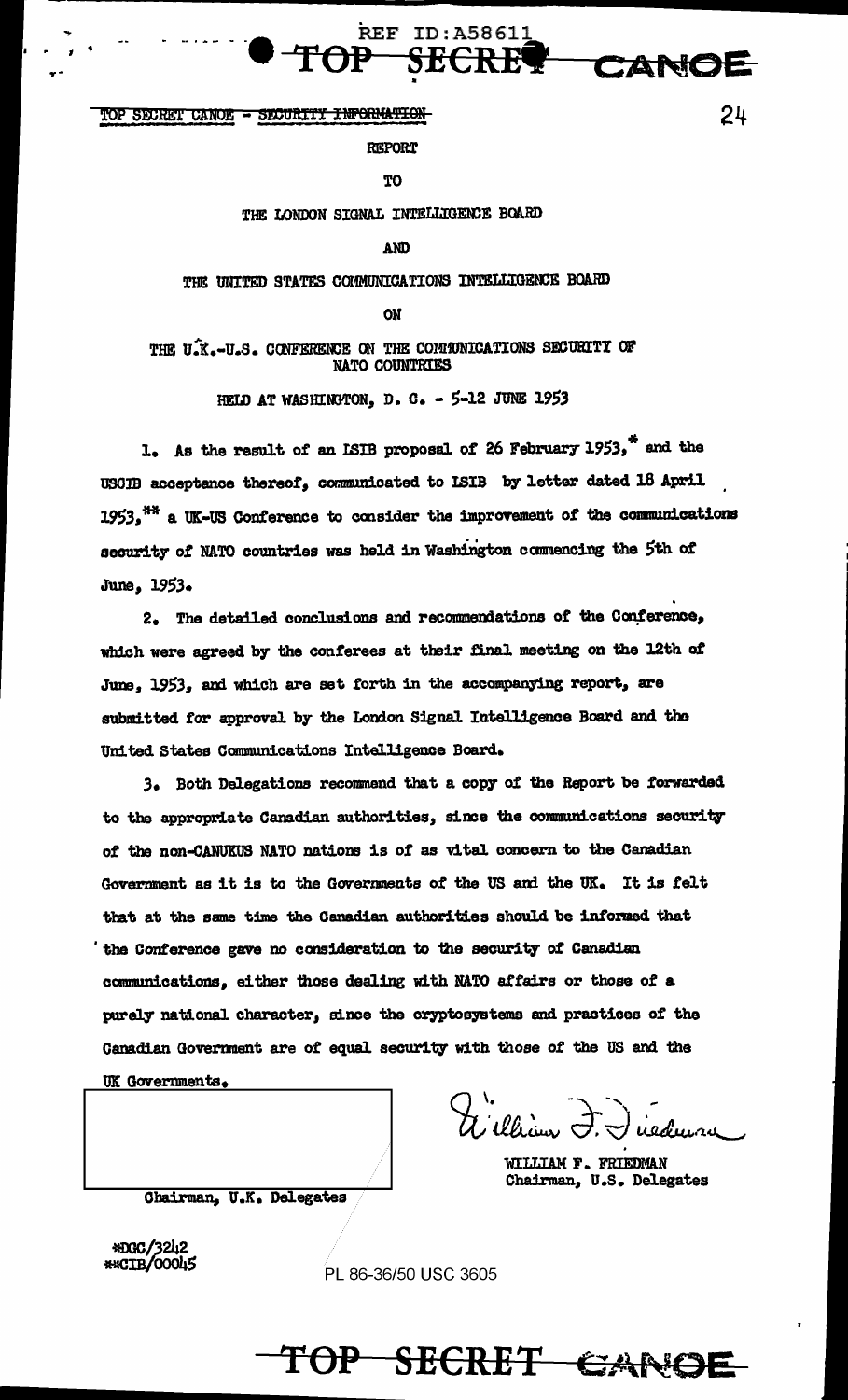rco53/EX/a<u>o Frants</u> ∄ו∩

12 June 1953

### REPORT OF THE

#### UK-US CONFERENCE ON THE COMMUNICATIONS SECURITY OF NATO COUNTRIES IELD IN WASHINGTON, 5-12 JUNE, -1953

### THE PROBLEY.

1. To consider the insecurity of NATO communications and of the national communications of NATO countries, including a review of the conclusions of the 1951 US/UK Conference on the Security of French Communications, in order:

a. To determine whether the NATO Governments should be approached with a view to improving their communitions security;

b. To assess the advantages and disadvantages of such an approach;

c. To develop, if such an approach should be made, (1) a specific plan for improving the security of NATO communications and of the national communications of NATO countries and (2) a specific plan for approaching the HATO Governments.

### FACTS BEARING ON THE PROBLEM AND DISCUSSION

### I. ASSUPTIONS AS TO THE CONINT CAPABILITY OF THE USSR

2. This Report is predicated upon the assumption that:

a. The capabilities of the USSR to intercept and exploit radio communications are at least equivalent to those of the US and UK.

b. The USSR monitors all landline communications passing through its own or satellite territory. The possibility that it has access to other communications passed solely by landline cannot be excluded, but there is no evidence to assess the extent of this possibility. Any traffic obtained by the USSR from landlines can be exploited to the same extent as traffic obtained from radio transmissions.

 $-1-$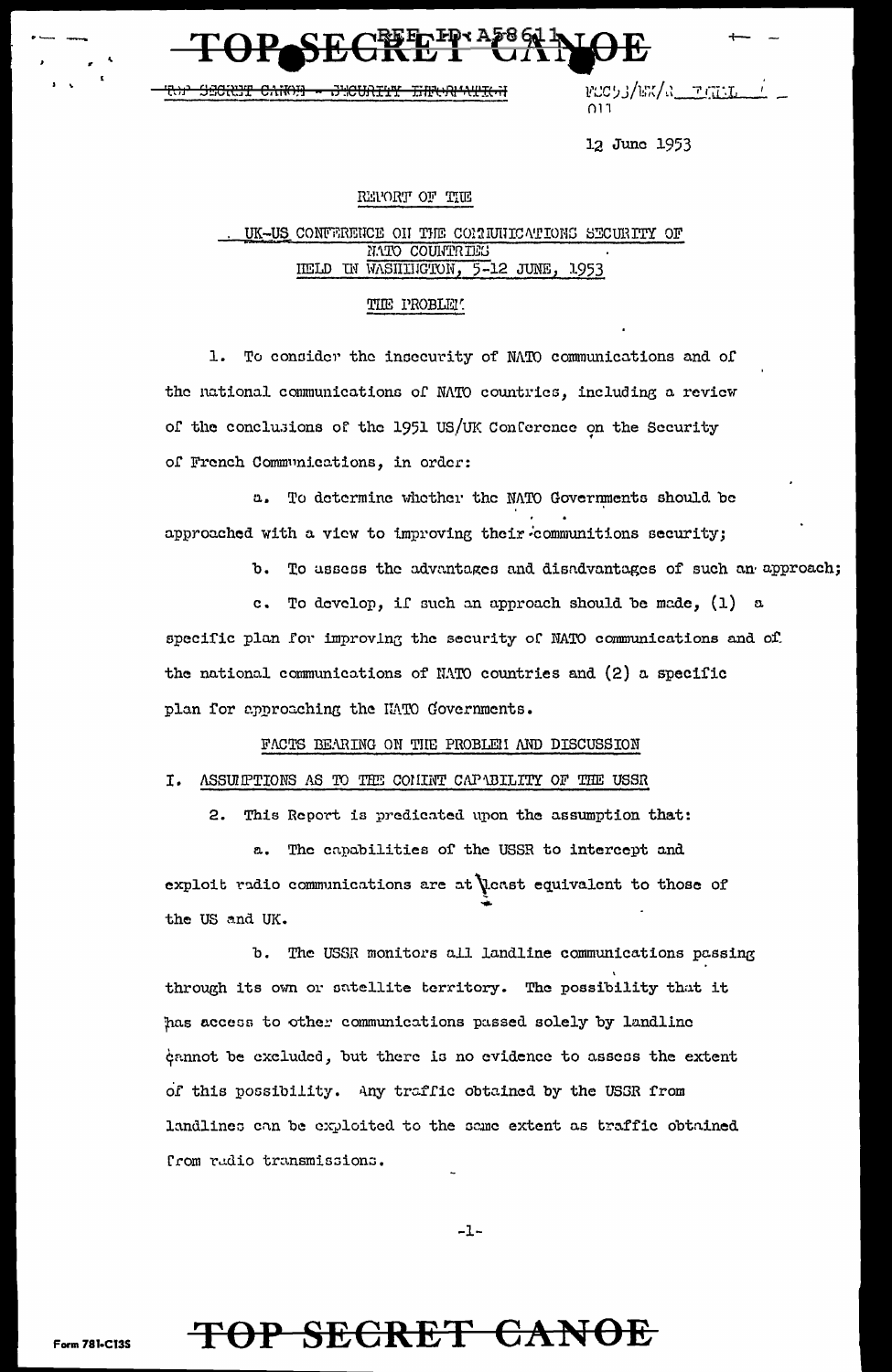| mne Chinaine CAINH                 | ESC53/EN/R_FLILL<br>SIMILITIN FRANSTAPTON<br>011                     |
|------------------------------------|----------------------------------------------------------------------|
| TI.                                | VALUE TO THE USE OF CEINT DERIVED FROM THE CONFUNIONS                |
| OF NATO COUNTRIES (cee Footnote 1) |                                                                      |
| 3.                                 | Diplomatic Communications in peace time.                             |
|                                    | a. Although the US and UK views differ as to the current             |
|                                    |                                                                      |
|                                    | value of this COMINT to the USSR in the light of recent and          |
| current ipproclations of           | (see Footnote 2),                                                    |
|                                    | both the US and UK agree that intelligence derived from these        |
|                                    | communications may, at any time, be of high-or indeed critical-value |
| to the USSR.                       | PL 86-36/50 USC 3605<br>EO $3.3(h)$ (2)                              |

It should be noted that the security system of NATO provides sufficient protection for "COSHIC" and "NATO" communications passed electrically. However the HATO security system does not provide protection for national communications carrying related information, nor do all the NATO countries confine "NATO" and "COSMIC" communications to approved channels. |

|                                                                  |  |  |  | There is no evidence on which |  |  |
|------------------------------------------------------------------|--|--|--|-------------------------------|--|--|
| to conclude whether or not other NATO countries observe the NATO |  |  |  |                               |  |  |
| procedures.                                                      |  |  |  |                               |  |  |

Footnote 2.

 $\overline{I}$ 

The US view is that the diplomatic communications of NATO countries are essentially tactical and "perishable" in that they normally relate to the conduct of current negotiations and arrangements involving these countries, rather than to the broad policies and long-range objectives or capabilities of these countries. They are of optimum value when obtained promptly and brought to bear directly, rather than indirectly, on these events. It is considered, therefore, that COMINT from the communications of NATO countries is of value to the USSR to the extent that the USSR participates in, or can affect directly, the events which they concern. The US is of the opinion that these communications have not generally been of a character which the USSR could exploit in this manner.

The UK view is that the information must be of positive value to the USSR both for short-term and long-term purposes. In the short term it gives a clear picture of the inter-relationship of the NATO countries and of exchanges between them concerning mutual difficulties. This provides a basis for the tactical conduct of negotiations with the West over questions such as the Austrian Treaty, and also for the direction of propaganda. In the long term it provides intelligence on MATO and purticularly SHAPE war plans, specifically on the contribution expected from countries such as Portugal and Turkey and on the general progress of SHAPE war planning and the extent to which the plans are being realised.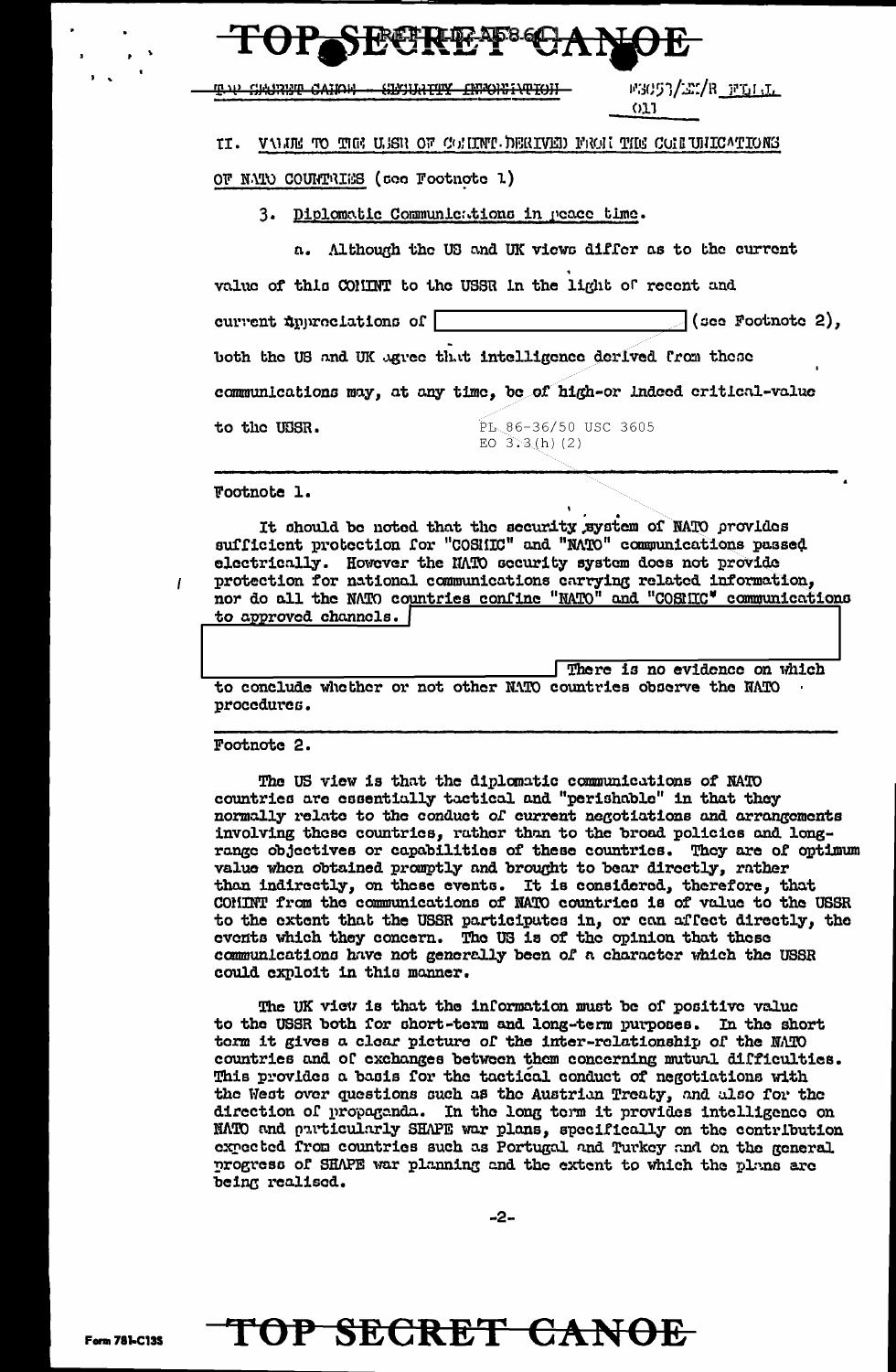# SECRET TO: 35861ALC

SECURITY INFORMATION **ARTHAIN CYTIDE** 

FGC53/EX/R FINAL 011

b. The value to the Russians of the COMINT derived from the communications of individual NATO count. ies will vary directly with both  $(1)$  their vulnerability and  $(2)$  the extent to which they contain information, the compromise of which would  $EO 3.3(h)(2)$ be domaging to the US or the UK. PL 86-36/50 USC 3605 (1) In these terms, the communications are the least vulnerable and are on this basis alone thought to represent no current or predictable source of valuable intelligence to the USSR. (2) Communications of bro agreed to be the most vulnerable but, due to the limited volume of their communications and the relatively slight participation of these countries in matters which would involve critical information, rire also thought to represent no current or predictable source of valuable intelligence to the USSR. (3) The communications of are very vulncrable and, because of the significant participation of these countries, are considered to represent d potential source of valuable intelligence to the USSR.  $(4)$  The communications of although less vulnerable than those of and are also a potential source of valuable intelligence to the USSR.

 $-3-$ 

TOP SECRET CANOE

**Form 781-C135**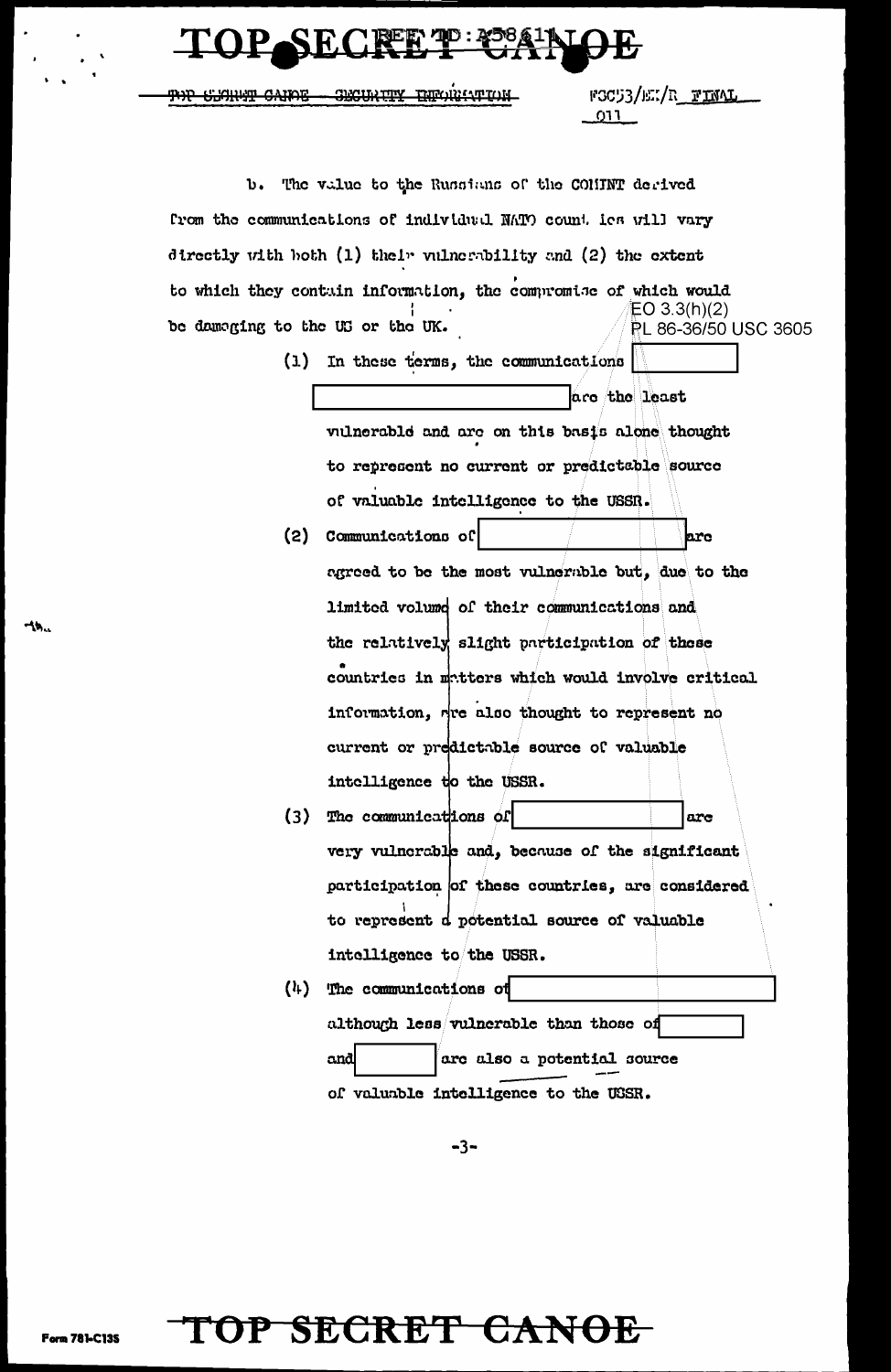# SECRE

TOP SECRET CANOE - SECURITY INFORMATION

 $O(3.3(h)(2))$ PL 86-36/50 USC 3605 FSC53/EX/R FINAL  $011$ 

It

4. Diplomatic communications in wartime.

It is considered that on outbreak of active hostilities the value to the USSR of the information derived from the communications of NATO countries would be greatly increased. EQ  $3.3(h)$  (2)

PL 86-36/50 USC 3605 5. Armed Forces communications in peace and war.

a. US and UK information on the vulnerability of the National Armed Forces communications of NATO nations is limited

has however been established that French military systems used in Indo-China are highly vulnerable and are presently carrying intelligence that ought to be denied to the Communists.

b. In general it is thought that under peace time conditions Armed Forces communications are unlikely to be an important source of valuable intelligence to the USSR. In cases of limited hostilities, such as the present war in Indo-China, it is, however, considered that vulnerable Armed Forces communications are a menace to the national interests of the UK and the US and in the case of general hostilities would become a real danger.

4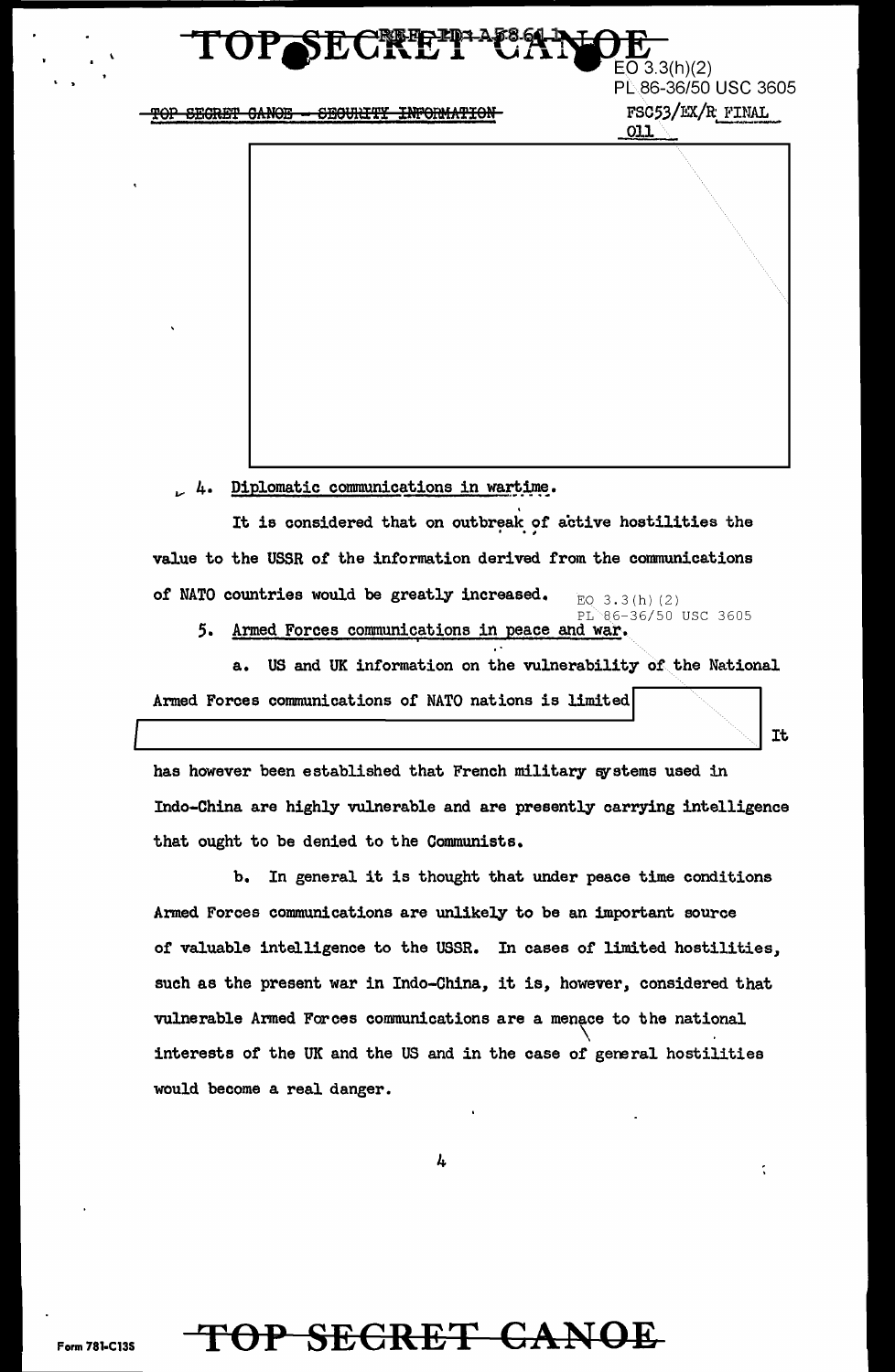# **TOP SECT**

TOP SECRET CANOE - SECULITY INFORMATION

FUC53/EX/R FINAL  $011$ 

VALUE TO THE USSR OF INTELLIGENCE ON KATO COUNTRIES DERIVED FROM III. NON-COMINT SOURCES.

6. Clandostine Sources.

Non-COMINT clandestine means of obtaining intelligence  $\mathbf{a}$ . cannot be regarded as a complete substitute for COMINT as a source of intelligence. In particular, in areas where COMINT is effective, clandestine intelligence is generally less timely, less complete and less authoritative than COMINT. Information from clandestine sources needs a sometimes difficult process of evaluation before it can be accepted; is dependent on the availability of communications; and is frequently subject to considerable delay before it is received by the user agency. Further, the value of intelligence from clandestine sources can frequently be greatly increased by correlation with COMINT. Moreover, the capacity to sustain successful clandestine arrangements to obtain intelligence often depends upon information derived from COMINT.

. b. Although/it must be presumed that penetration of NATO nations by agents of the USSR exists and will continue to exist, it is considered that, at least, so far as the US, UK, and France are concerned, this is becoming increasingly difficult.

> (1) In the case of France, there has been a definite improvement in the overall security situation, and. further improvements are planned. In the Armed Forces and security agencies specific steps have been taken to place in effect a security system which is acceptable to the US and UK. However, in other sensitive agencies, such as the MFA, these steps had not been initiated as of the completion of the last Tripartite

TOP SECRET CANOE

5

 $6\mu^{\nu}$ 

 $\cdot$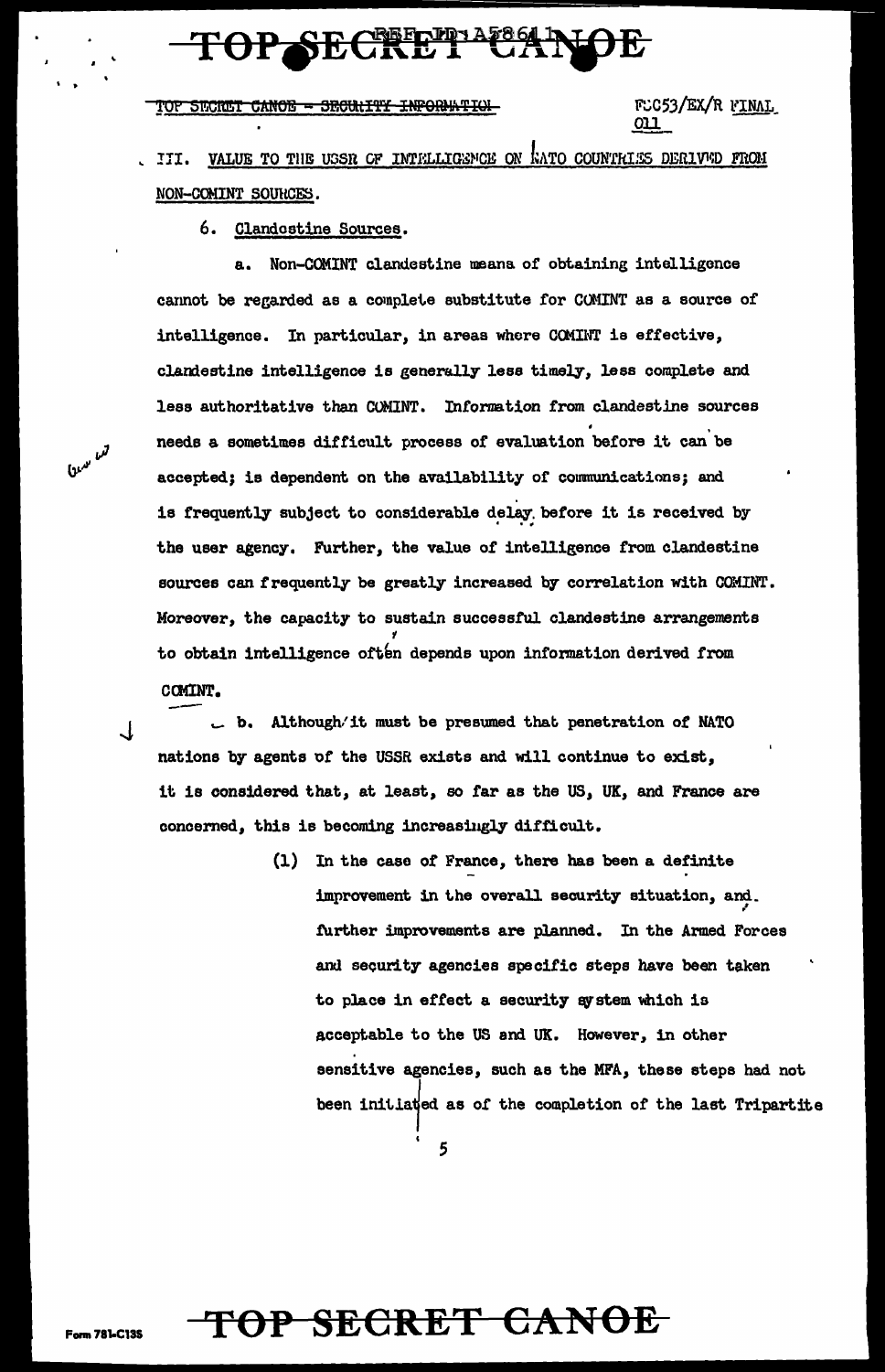# SECREPIPEA

#### <del>CANOF.</del> **SECURITY INFORM TION** <del>STGRIE</del>I

iw.

## FUC53/EX/R FINAL

Security Survey of December, 1952, and there remain significant handicaps--political and administrative-to improvement. The level of overall security in France remains considerably below that of the US and UK. In the light of these developments it cannot be assumed that clandestine sources of intelligence for the USSR will be significantly reduced in France in the near future. Nevertheless, the operation of clandestine sources is expected to become increasingly difficult, and, therefore, it is felt that the USSR could not find adoquate compensation for the loss of potential COMINT through increased clandestine activity.

(2) As regards other NATO countries from which the potential value of COMINT is estimated to be high there is insufficient collated evidence available to this conference to assess the state of their security. In particular there is not available any report such as that produced by the Tripartite Security Working Group which covered security conditions in France. In the absence of conclusive evidence it is not considered safe to assume that the level of overall security is higher than that of France as described above.

In time of war, due to the introduction of security measures which are not possible in peacetime, clandestine operations become much more difficult. The ready means of communication afforded by diplomatic missions and consulates are also no longer available. It is therefore considered that the value of information from clandestine sources will be substantially diminished at least initially by an outbreak of hostilities.

6

## F<del>OP SECRET CANOE</del>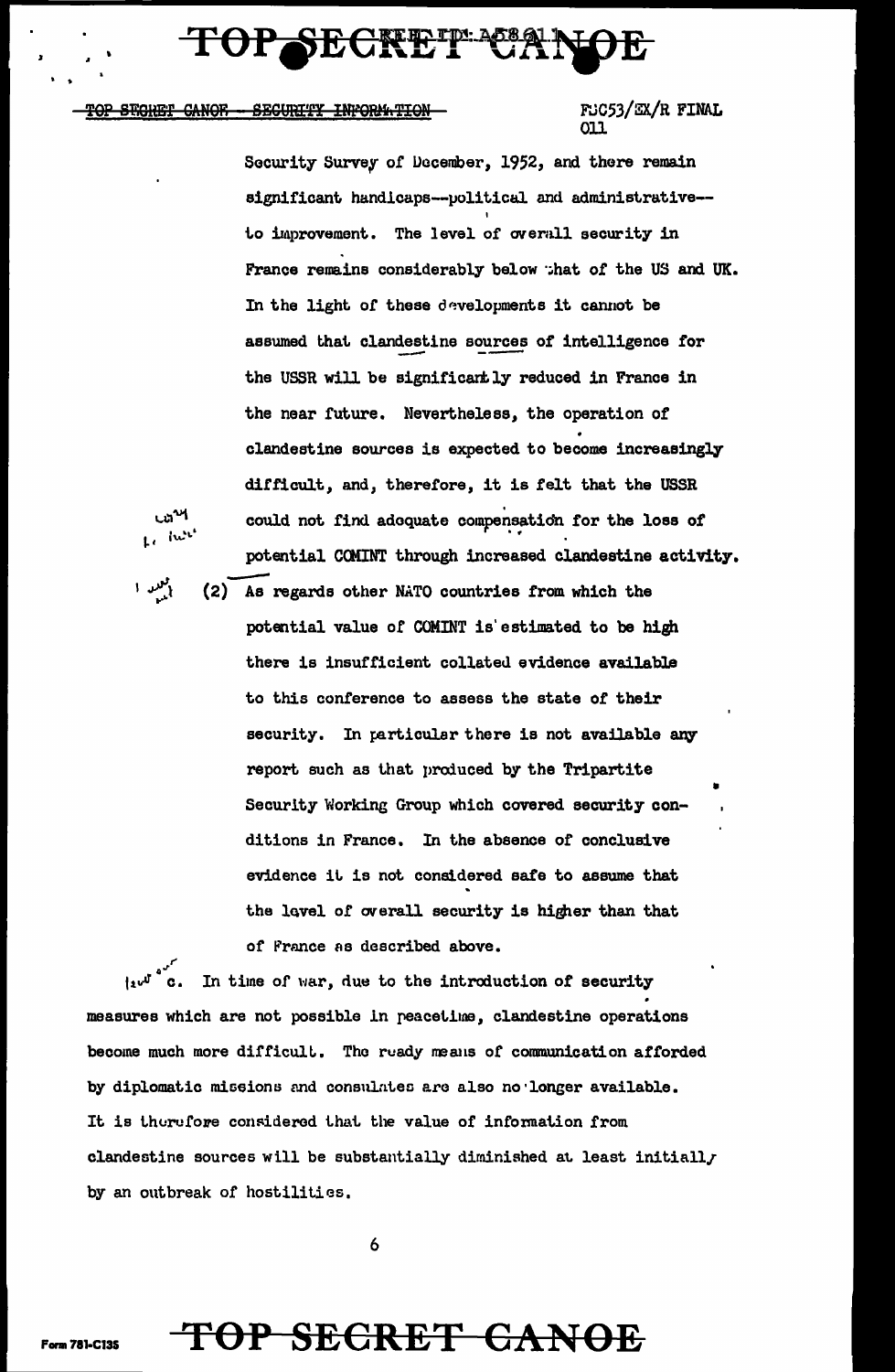# **STIT**

**IMMARIAD.TOM** <u>CWCURITY</u> تنمتنت

TGC53/EX/ FINAL 013

#### 7. Other Sources

It is difficult to assess to what extent open sources (newspapers, trade publications, public documents and statements, etc.) or diplomatic reportage could be a substitute for COMINT. It is however agreed that COMINT derived from readable communications of NATO countries does produce intelligence not available to the USSR from other sources and that, even during peacetime, this intelligence may increase substantially in volume did value at any time. In wartime, censorship and other extraordinary security measures, will reduce drastically the flow of intelligence from such sources, and the walue to the USSR of any available COMINT will be correspondingly increased.

It should be noted that, as in the case of clandestine  $\mathbf{b}$ . sources, the value of intelligence from other sources can be PL 86-36/50 USC 3605 greatly increased by information derived from COMINT. EQ  $3.3(h)$  (2)

**OP SECRET CANOE** 

 $r^{\}$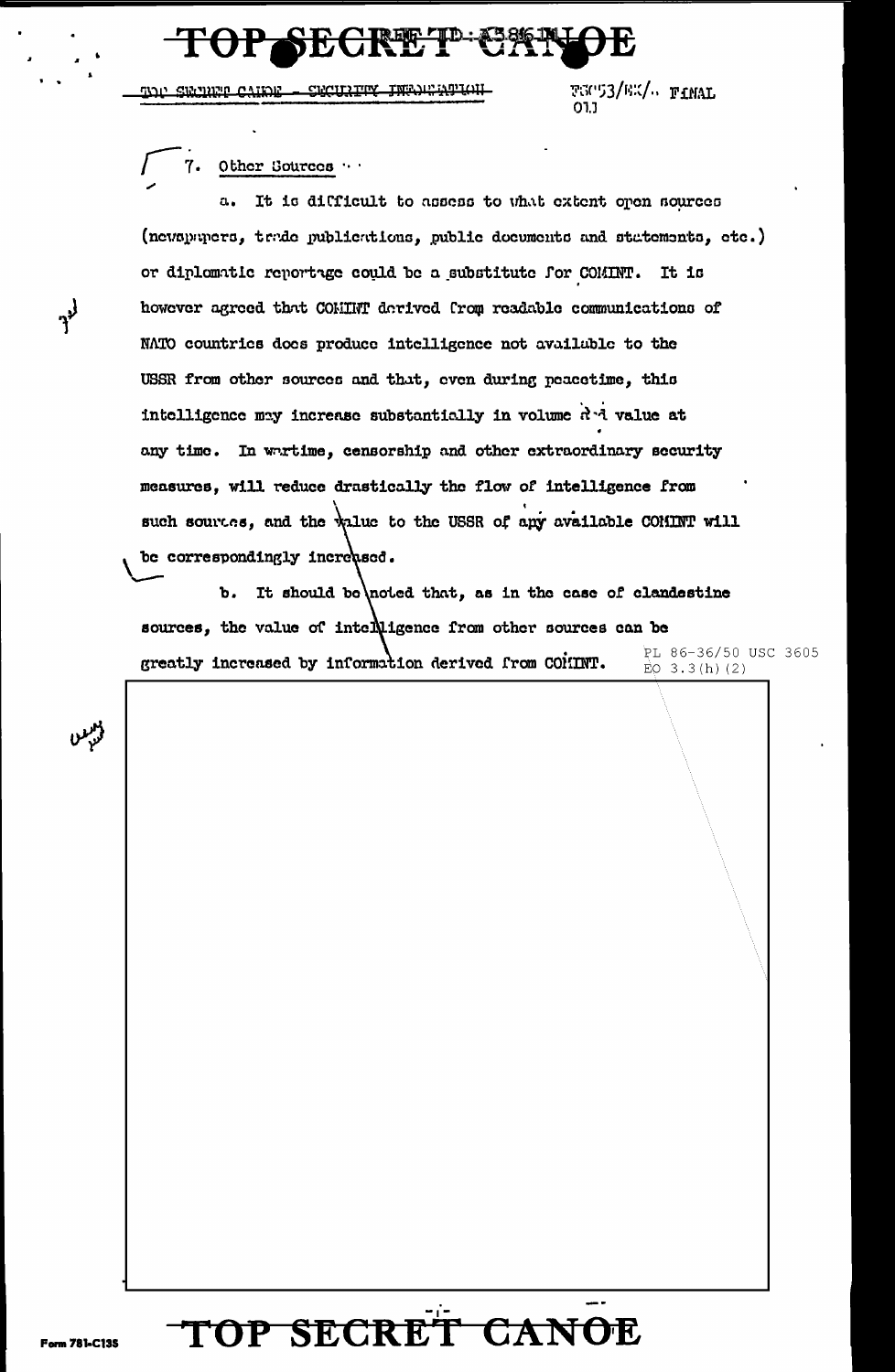# TOP SECRET CAN

SECTIFICATION - SECURITY INTOXICAL

าธิชีวิว/ระ/ก. - กระทับ

V. SECURITY AND INTELLIGENCE FACTORS AFENGERER ACTIVILITY BE TAKEN

10. The nature of any action taken to reduce the potential. damage to the national security of the US ..nd UK created by the the communications of HATO countries will be vulnerability determined to gely by technical considerations. From the point of view of intelligence and general security consideration, however, such action must:

a. be designed to rectify effectively inadequate communication security practices of NAT countries throughout.

c. not lead, without prior agreement of the US and UK in each case, to a disclosure of crypt mulytic techniques over and above those already published in commercially obtainable literature or known to be within the capacity of the cryptonalytic organization of PL 86-36/50 USC 3605 the NATO nation concerned. EO  $3.3(h)$  (2)

 $EO. 3.3(h) (2)$ d. be designed to prevent any leakage of communications PL 86-36/50 USC 3605

security principles and procedures

In particular it is of the greatest importance that any action taken should not lead to the commercial in rovement of cipher machines such as those produced by A. B. Cryptotcknik, Stockholm and Crypto A. G., Zug, Switzerland which may then be made available to non-NATO countries. The means by which this is to be echieved are for further consideration.

 $-8-$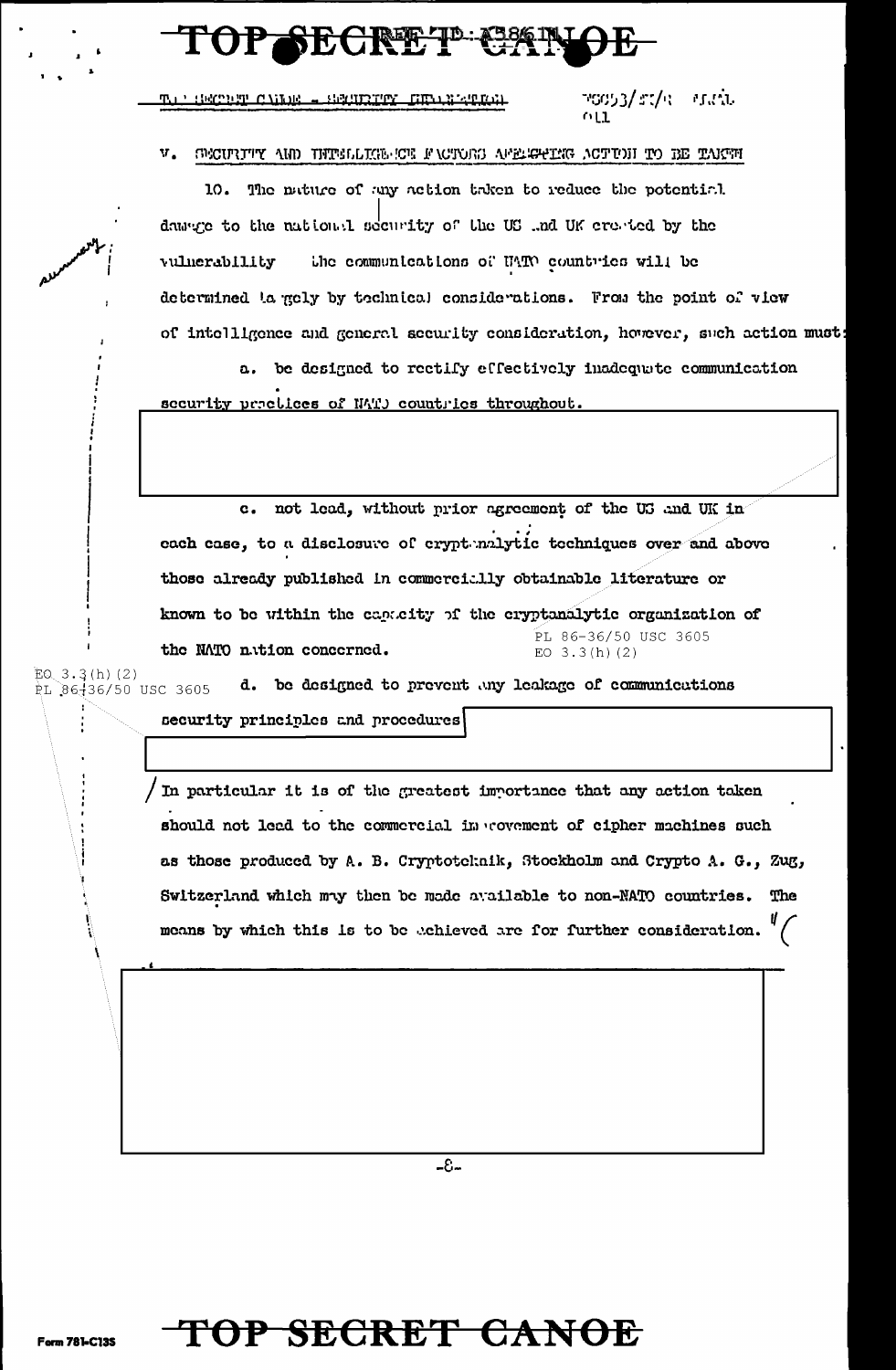# OP SECI

#### TOP SHORET CANOE - SRCURITY INFORMATION

FGC53/EX/R FINAL 011

#### TECHNICAL FACTORS AFFECTING ACTION TO BE TAKEN. VI.

Inasmuch as it appears to be impractical to attempt corrective 11. action by provision of new equipment, action should initially be aimed at the improvement of available cryptosystems and communications practices wherever possible. It is cons dered that such improvement can be effective.

12. No matter what initial approach is agreed the proper authorities for handling issues of this nature are the communications security agencies of the NATO nations concerned. This consideration is re-inforced by that stated in paragraph 11 above. It is therefore important to associate the communications security agencies with the action proposed at as early a stage as possible. The same reasoning applies to the use of communication security authorities to originate the action. Further factors in support of these considerations are that:

a. The security and intelligence factors enumerated in paragraph 10 above make this the safest procedure.

b. For reasons of economy it is desirable that existing agencies be used wherever possible. At least the US, UK and the Standing Group have already in existence appropriate communications security agencies.

There have already been several instances in which NATO  $\mathbf{c}$ . countries have requested advice and assistance in improving national, as well as NATO, communications security through communications security channels. Two examples of such instances are enclosed herewith as Appendix A.

 $\sim$  13. The interrelationships between transmission security and cryptosecurity are such that a completely successful program to improve communications security must deal effectively with both.

'14. It is considered that there is no way to deal effectively with disregard of "COSMIC" and "NATO" communications security regulations

except through the improvement of the overall communications security attitude and practices of the offending countries.

 $EO_3.3(h) (2)$ PL 86-36/50 USC 3605

Form 781-C135

 $\overline{u}$ 

### 9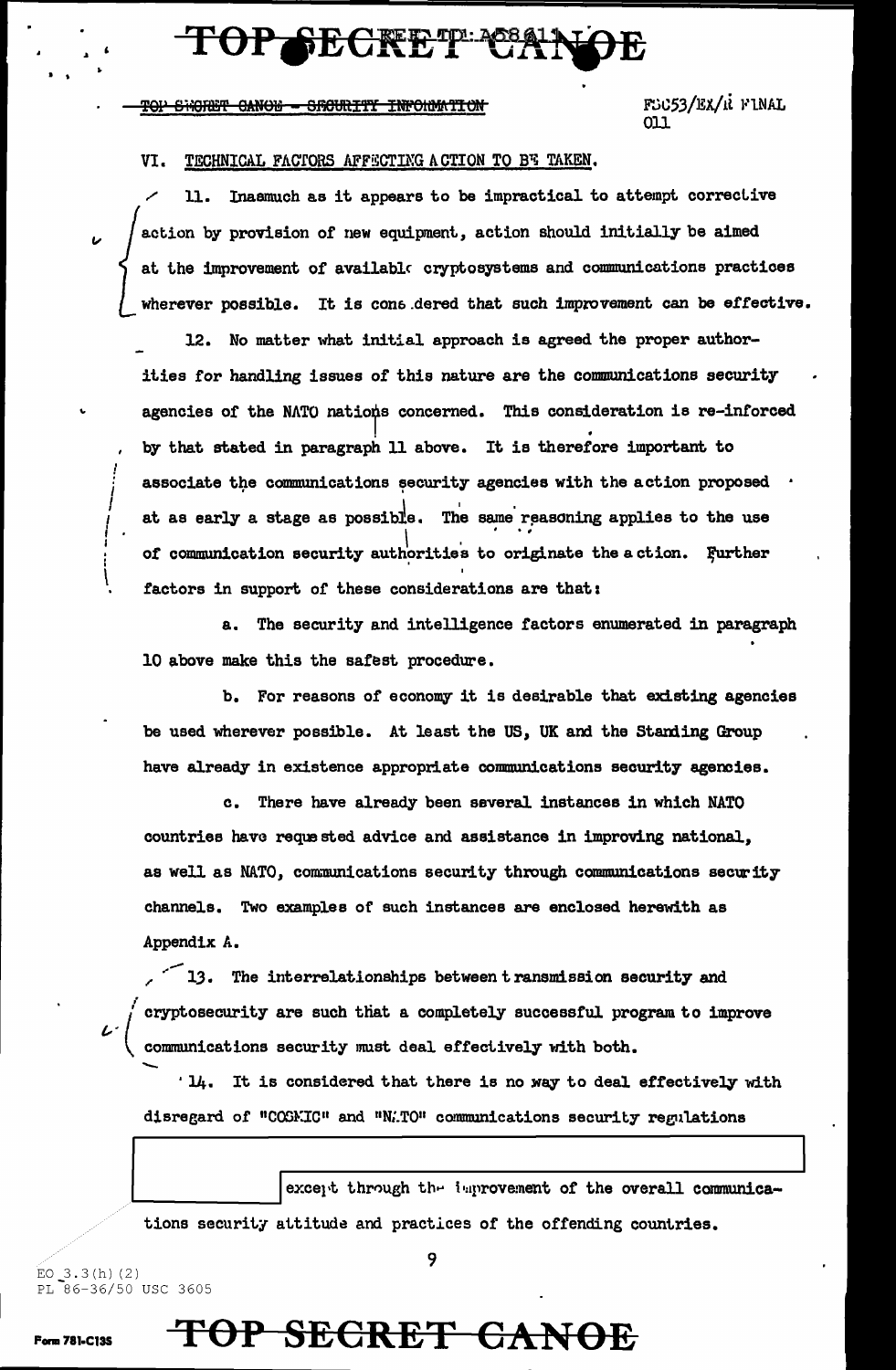# **TOP SECRET 584**

CANOW SWOURIY INVOLK FCC53/EX/R FINAL ר רס.

### VII. OUTLING OF THE FROPOSED ACTION.

The Conference is agreed that the factors enumerated in para-15. graphs 10 through 14 above can best be mot by using the existing communications security machinery of the Standing Group. It is realized that the Standing Group cannot issue directives about matters outside the scope of  $\setminus$ the military aspects of NATO, but it would seem right to use existing Standing Group machinery in an advisory capacity, since the security of NATO is jeopardized by insecure national communications.

16. It is thought, however, in view of (a) the position of France in NATO, (b) the need to achieve wholehearted cooperation of the French, . and (c) the special urgency of the French problem, that the French should be approached first and that this should be done directly rather than through the Standing Group.

17. In order to avoid embarrassment, to ensure maximum cooperation, and to adhere to the security and intelligence factors enumerated in paragraph 10 above, (any action with an individual country should be as. ( inconspicuous and private as possible.

VIII. THE DETAILSD APPROACH AND SUBSEQUENT ACTION.

16. The French Government should be approached, at a level and by a means to be determined and agreed by cognizant US and UK authorities, with a view:

To obtaining French assent to a proposal to attempt improve**a.** ment of the diplomatic and military communications security of NATO countries through the Standing Group mechanism.

b. To establishing discussions on the communication security technical level to bring French communication security up to a standard agreed by the US and UK to be satisfactory. These discussions will be governed by the principles enumerated in paragraph 10 above, and should be continued to the point where the UK and US have received, to their satisfaction, evidence that the French are in fact taking effective steps to improve their communication security.

10

**Form 781-C135** 

L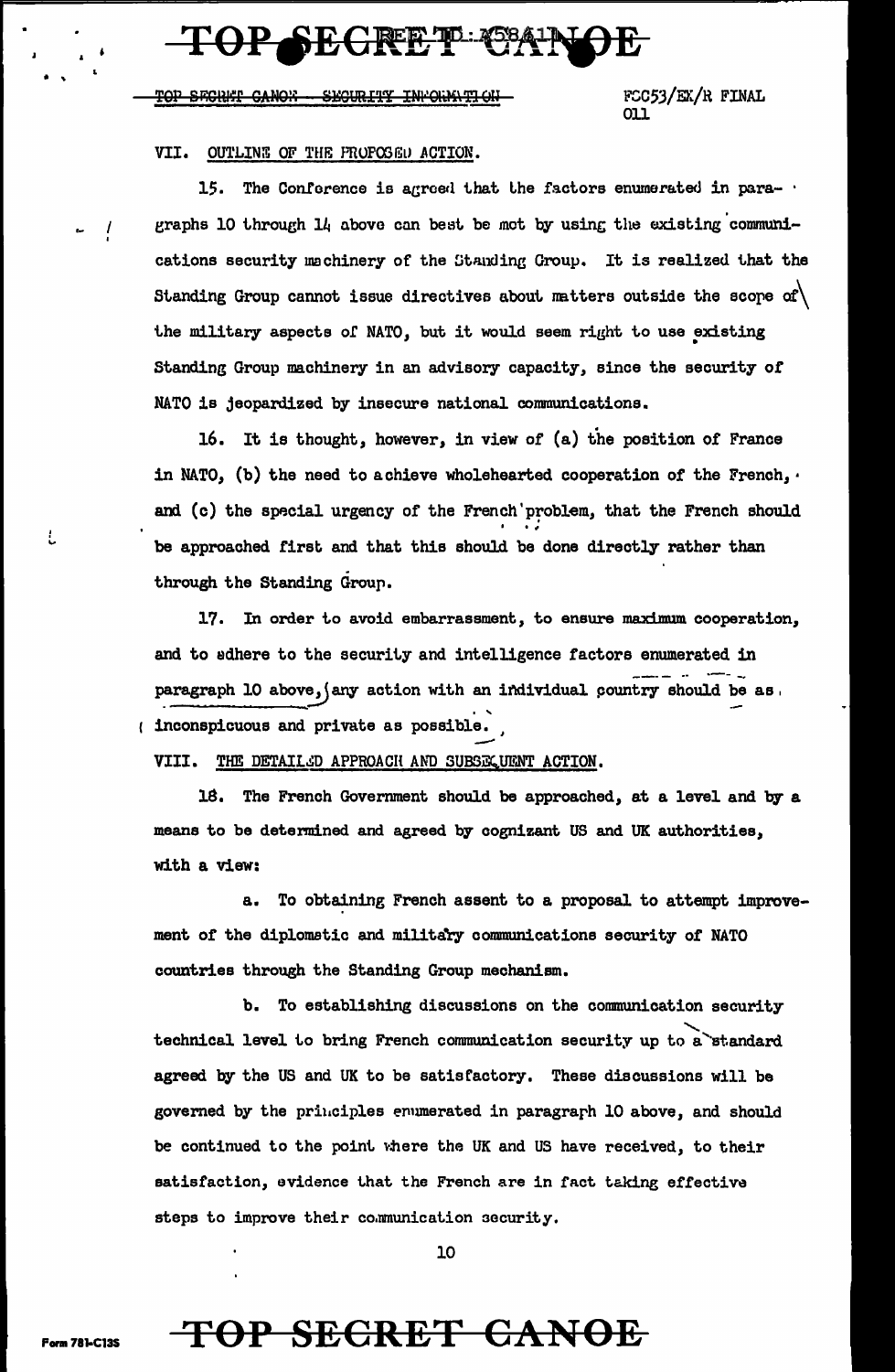<del>INT SECRET CANOR - SECURITY INVATIVELIAN</del>

FUC53/EX/R FINAL ו וח

19. Upon receipt of the assent of the French to the use of the Standing Group as the MATO mechanism to improve the communications security of the other NATO nations and after successful initiation of the discussions described in 18b above, the Standing Group will issue a memorandum to all member nations which will:

a. Express disquict at the potential danger to overall NATO security of the insecurity of the national communications, either diplomatic or military, of NATO nations, pointing out that the security of NATO as a whole depends upon the security of each individual nation.

b. Forward a list of examples of dangerous eryptographic and communications practices and procedures. This list will be finally agreed beforehand by the cognizant UK and US authorities along the lines of Appendix B hereto.

c. Advise, each nation to examine this list to ensure that its own communications are free from such practices and procedures.

d. Request the NATO nations to designate or establish Communications Security Agencies, such agencies to be authorized to communicate directly with the Standing Group Communication Security and Evaluation Agency, Washington (SECAN) and the European Security and Evaluation Agency of the Standing Groud (EUSEC).

e. Invite any nation that requires advice and technical assistance in such matters to apply, through their national communication security agencies, to SECAN.

 $-11-$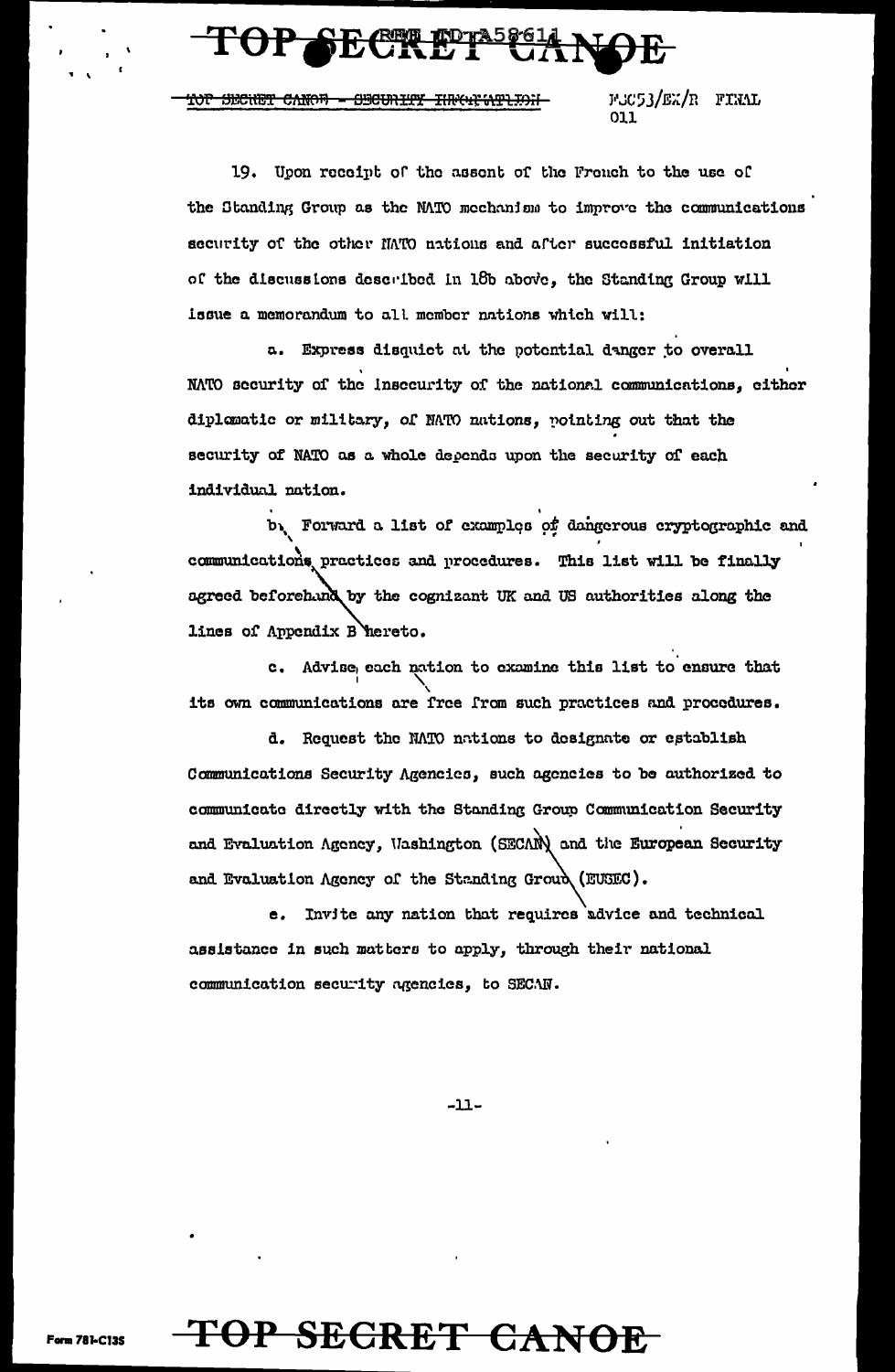### <u>Rin</u>g **SE**

\*\*\*\*\*\*\*\*\*\*\*\*\*\*\*\*\*\*\*\*\*\*\*\*\* ⊞₩ \*\*\*<del>8\*\*\*\*\*\*</del>

#EC53/E7/R FINL  $03<sub>1</sub>$ 

20. As the MATO countries respond to the invitation of the Standing Group adulee would be given semantely to each enquiring country either by correspondence, or at a meeting of communications security experts, as may be appropriate. EUSEC would act as may be necessary as the Suropean agency of SECAN; and may, by reason of its location, be the more convenient body for action necessitating meetings with the communications security experts of the European NATO countries.

Representatives of both the US and UK may participate in such EO  $3.3(h)$  (2) meetings and actions. PL 86-36/50 USC 3605

21. For the purpose of providing guidance to SECAN and EUSEC and for establishing a basis for giving advice to each country, the UK and the US will formulate agreed and detailed minimum communication security standards applicable to the national systems and procedures of the NATO countries.

22. All technical correspondence and discussions of SECAN or EUSEC with HATO countries will be designed to effect compliance with these minimum communications security standards and will be governed by the principles commerated in paragraph 10 above.

23. Wherever a country fails to respond adequately to the invitation of the Standing Group or to the advice tendered by SECAN/EUSEC, further steps may be necessary. The nature of these steps will be decided in consultation between the US and the UK in the light of the individual cases.

 $-12-$ 

TOP SECRET CANOE

EO  $3.3(h)$  (2) PL 86-36/50 USC 3605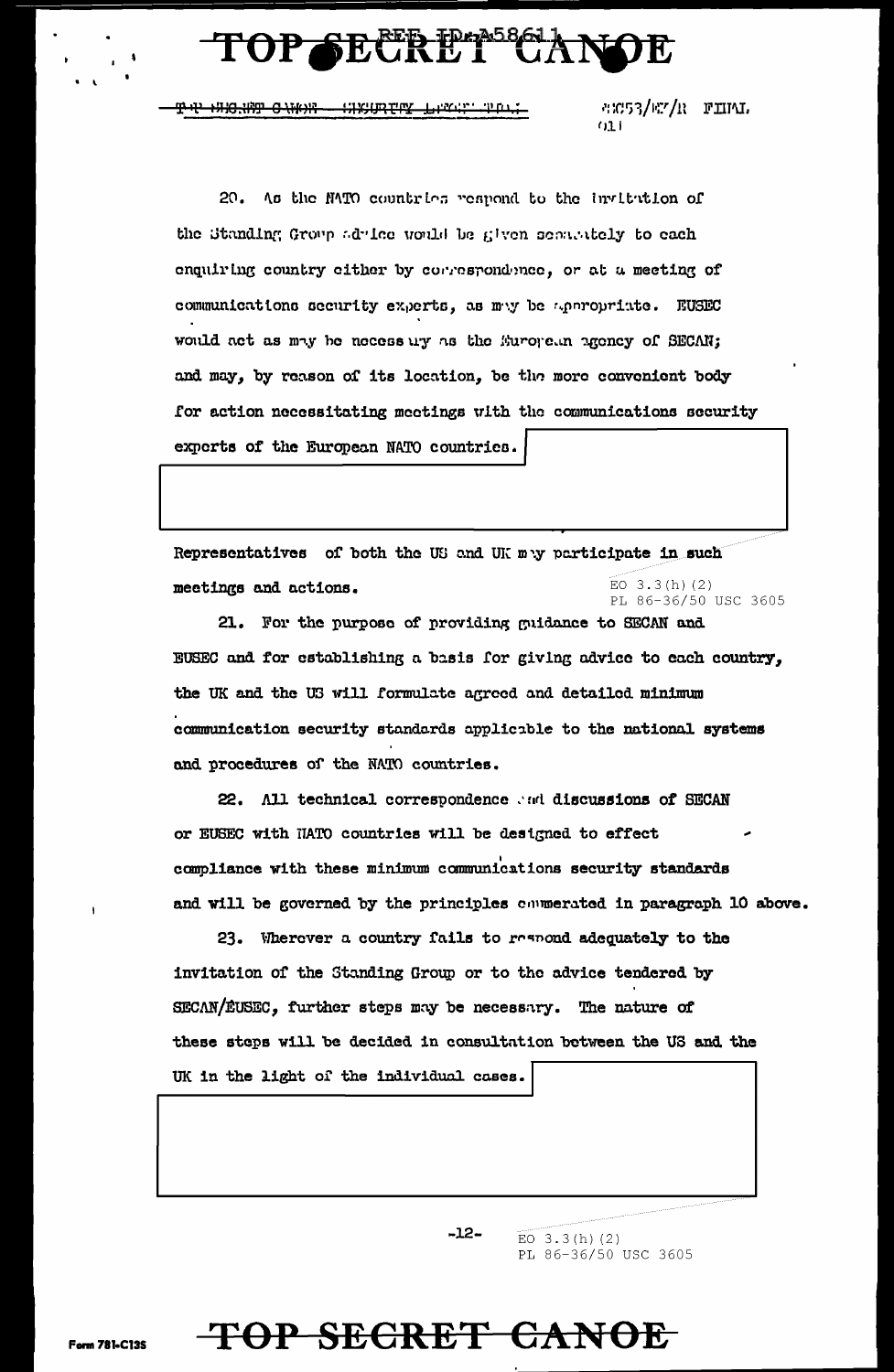### $\Theta$ P $\textcolor{red}{\bullet}$ se  $\overline{\mathbf{k}\mathbf{x}}$

TOP SHORET CANOE - SECURITY INFORMITON FSC53/EX/R FINAL 011

e4. The approach described above involves complicated issues which raise intelligence and political, as well as communications security, problems. These will require special attention and rapid coordination between the US and UK until the precise direction and success of this program have been assured. Among the several liaison arrangements which exist now in these fields there does not exist the specific informal mechanism which would afford the representation and flexibility required for this purpose. It is considered that the need would be met by the setting up in Washington of a small combined working group representing intelligence and political as well as technical interests, the exact composition and terms of reference to be decided by consultation between the cognizant US and UK authorities. PL 86-36/50 USC 3605  $EO^3.3(h) (2)$ CONCLUSIONS

valuable intelligence for the USSR.

there is no evidence to assess to what extent national armed forces ciphers of NATO countries are vulnerable. If vulnerable however they also constitute a potential source of highly valuable intelligence for the USSR.

26. Despite the inadequate level of overall security in France, and the absence of assurance that the overall security of other NATO countries is any better, the USSR could not compensate adequately for the loss of COMINT as a potential source of timely and suthoritative intelligence of high value through other sources 3605  $EO^{\frown}3.3(h)$  (2) of thiformation.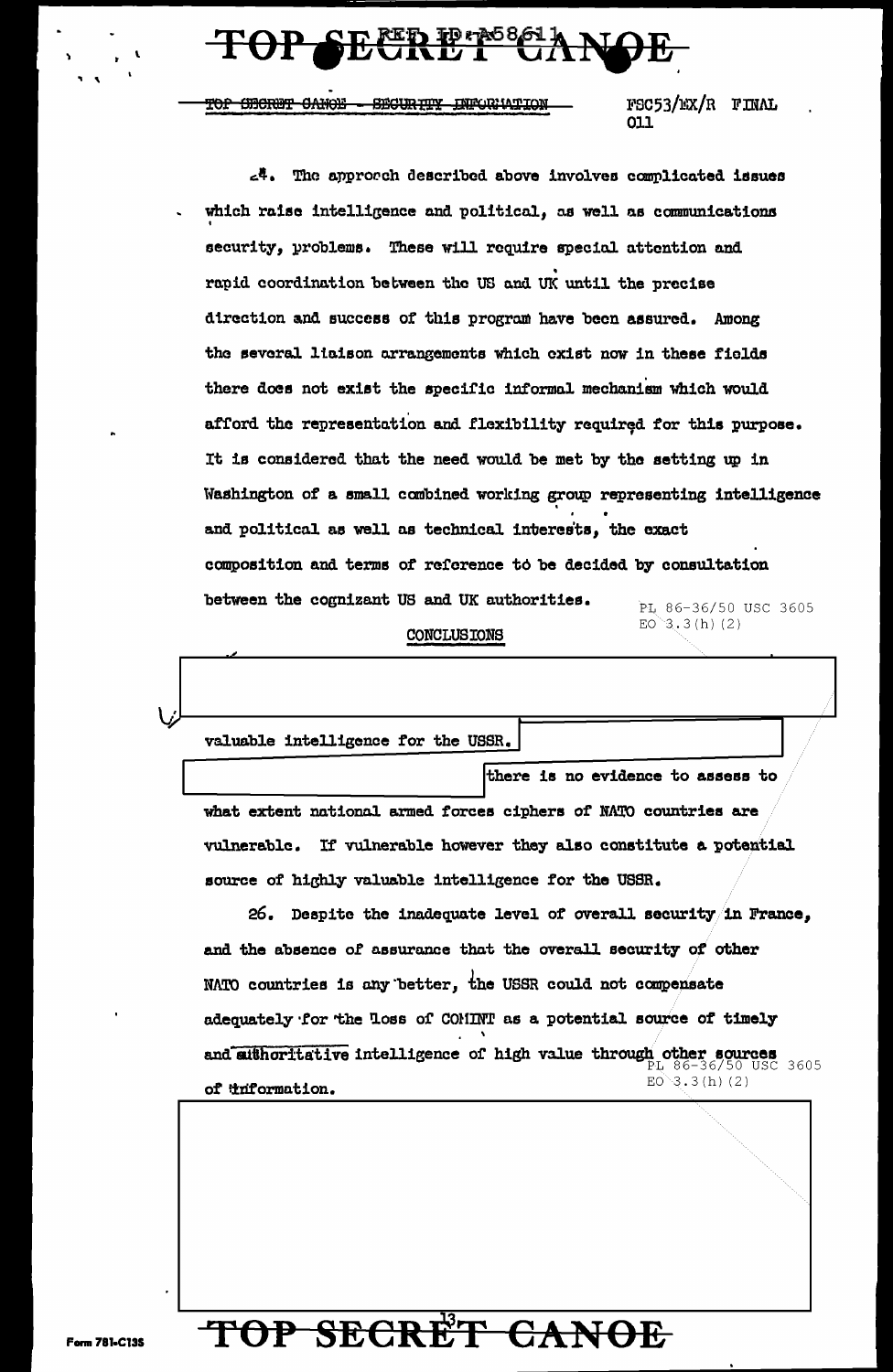### TOP SECRET CANOE - SECURITY INFORMATION

FSC53/EX/U FINAL 011

the

28. Action should be taken immediately to rectify all vulnerable communications security practices of NATO countries. EQ  $3.3(h)$  (2)

Ph 86-36/50 USC 3605 29. Intolligence and security considerations require that any

remedial action taken, while designed to be effective, should not

lead to a direct disclosure

 $\ddot{\phantom{0}}$ 

of cryptanalytic techniques beyond those

permissible under paragraph 10c above. Also.

actions taken should be calculated to prevent the leakage of effective communications so urity principles to non-NATO nations.

30. Certain technical factors and general considerations require that the action taken should:

a. Attack violation or NATO communications security regulations through improvement of the overall communication security attitudes and practices *of* offending NATO countries.

b. Deal first with the French Government directly on the problem of French national communications.

c. Utilize the machinery df the Standing Group of NATO as the instrumentality for improving the security of the national ~omrnunications or other NATO countries. <sup>I</sup>

d. Be taken through communications security channels, ' ¥sing existing communications securitY\agencies wherever possible.

e. Be aimed at the improvement or available cryptosystems and communications practices rather than at the provision or new equipment.

14

# **TOP SECRET CANOE**

I'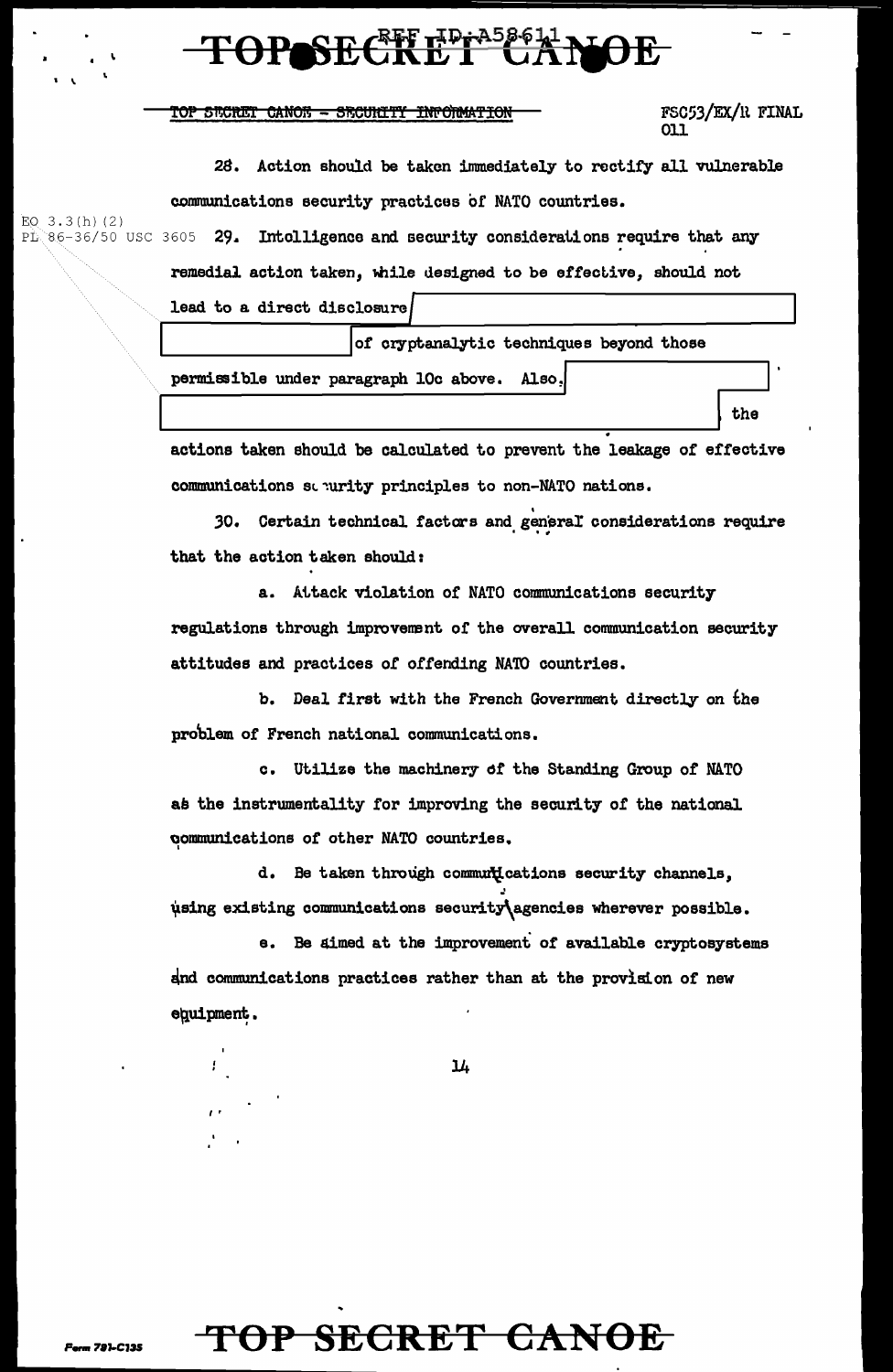# TOPSECT

#### TOP SECRET CANOE - SECULITY INFORMATION

**FSC53/EX/R FINAL** 011

f. Afford maximum privacy in dealing with individual NATO countries.

31. The course of action outlined in paragraphs 18 through 24 above meets the foregoing considerations and is feasible.

32. Upon approval of this report the following preliminary steps must be taken:

a. Determination between the cognizant US and UK authorities of the nature of the first approach to the French (see paragraph 18);

b. Preparation by the cognizant US and UK authorities of a brief for the US and UK representatives at the communication security technical discussions with the French (see paragraph 18b);

d. Formulation by cognizant US and UK authorities of EO  $3.3(h)$  (2) PL 86-36/50 USC 3605 detailed minimum security standards applicable to national communications systems and procedures of the NATO countries (see paragraph 21);

> e. Agreement on the terms of reference and composition of the Combined Working Group to be set up in Washington to facilitate coordination of this action (see paragraph 24).

33. It will be necessary to continue examination of the communications of NATO countries in order to provide guidance to SECAN and EUSEC in their contacts with authorities of other NATO countries, and to assess the effectiveness of action taken.

arrangements to coordinate this examination and the drawing of lessons from it are adequate, and no further liaison machinery is required.

15

PL 86-36/50 USC 3605 EO  $3.3(h)(2)$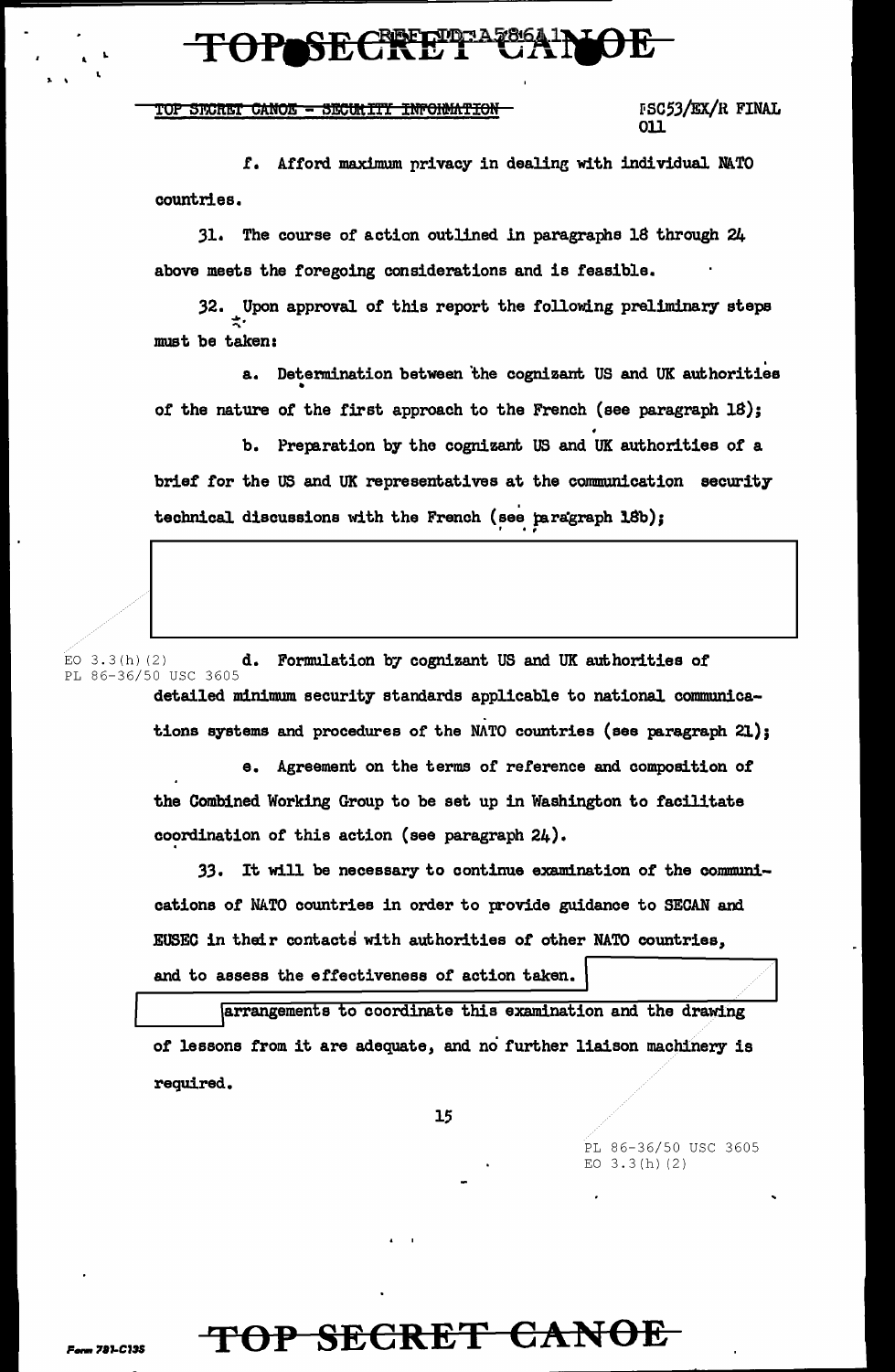### REF ID. **A58611** 干

#### **INFORMATION** TOP SECRET CANOE <del>SECURTITY</del>

FSC53/EX/R FINAL  $011$ 

### RECOMMENDATIONS

34. It is recommended that:

a. The foregoing conclusions be approved and supersede those of the 1951 UK-US Conference on the Security of French Communications.

b. The program in paragraphs 18 through 24 be undertaken in accordance with the conclusions and, in particular, hat the steps enumerated in paragraph 32 should be undertaken immediately.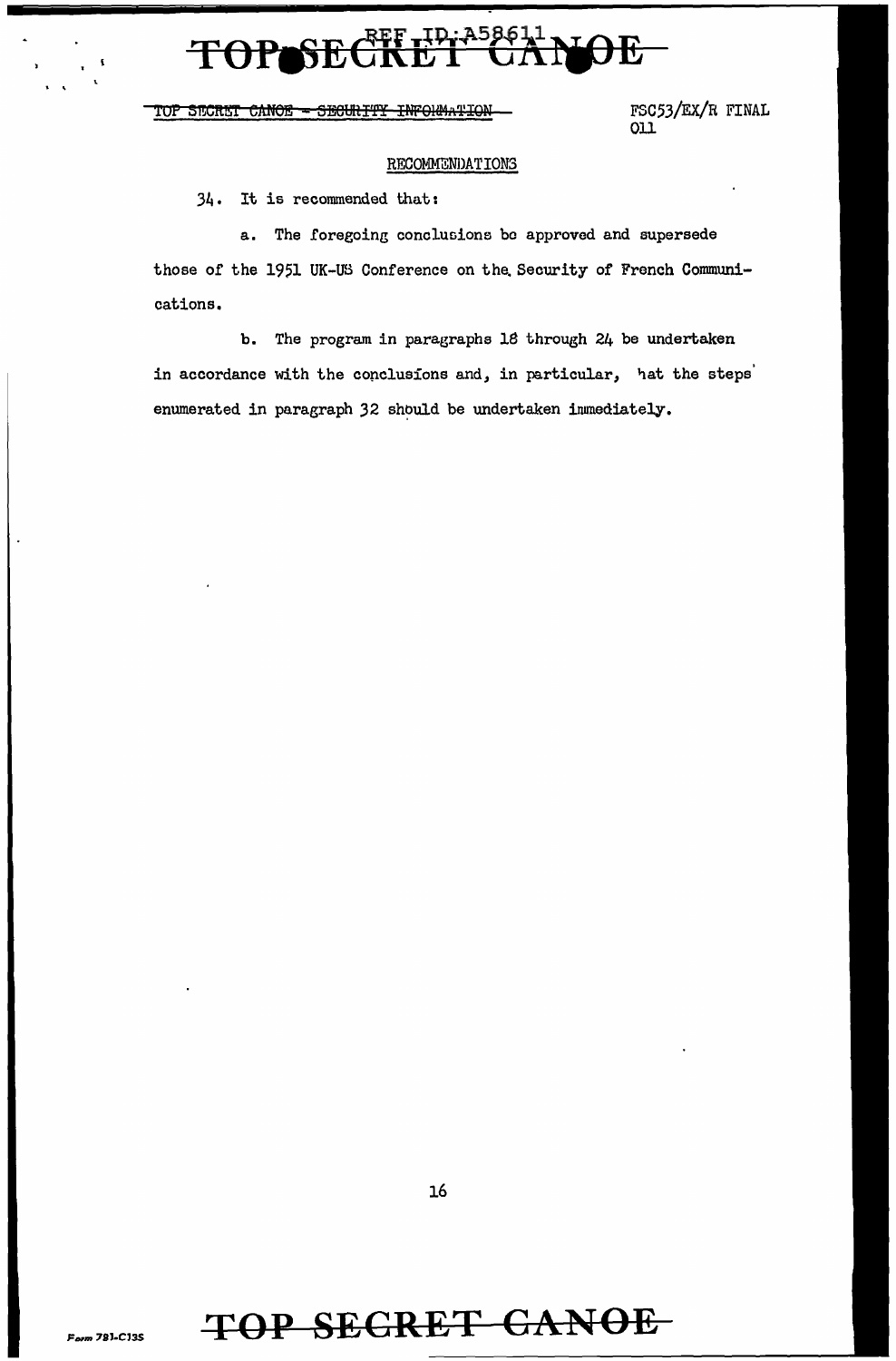## SECRET CANOE **TOPI**

TOP SECRET CANOE - SECURITY INFORMATION

 $\mathbf{r}=\mathbf{V}$ 

FSC53/EX/R FINAL  $011$ 

12 June 1953

### APPENDIX A

Examples of Recent Instances in which NATO Countries Have Requested Advice and Assistance Regarding Their National Communications Security

- 1. A Belgian request to NATO in February 1953.
- 2. An Italian request to NATO in April 1953.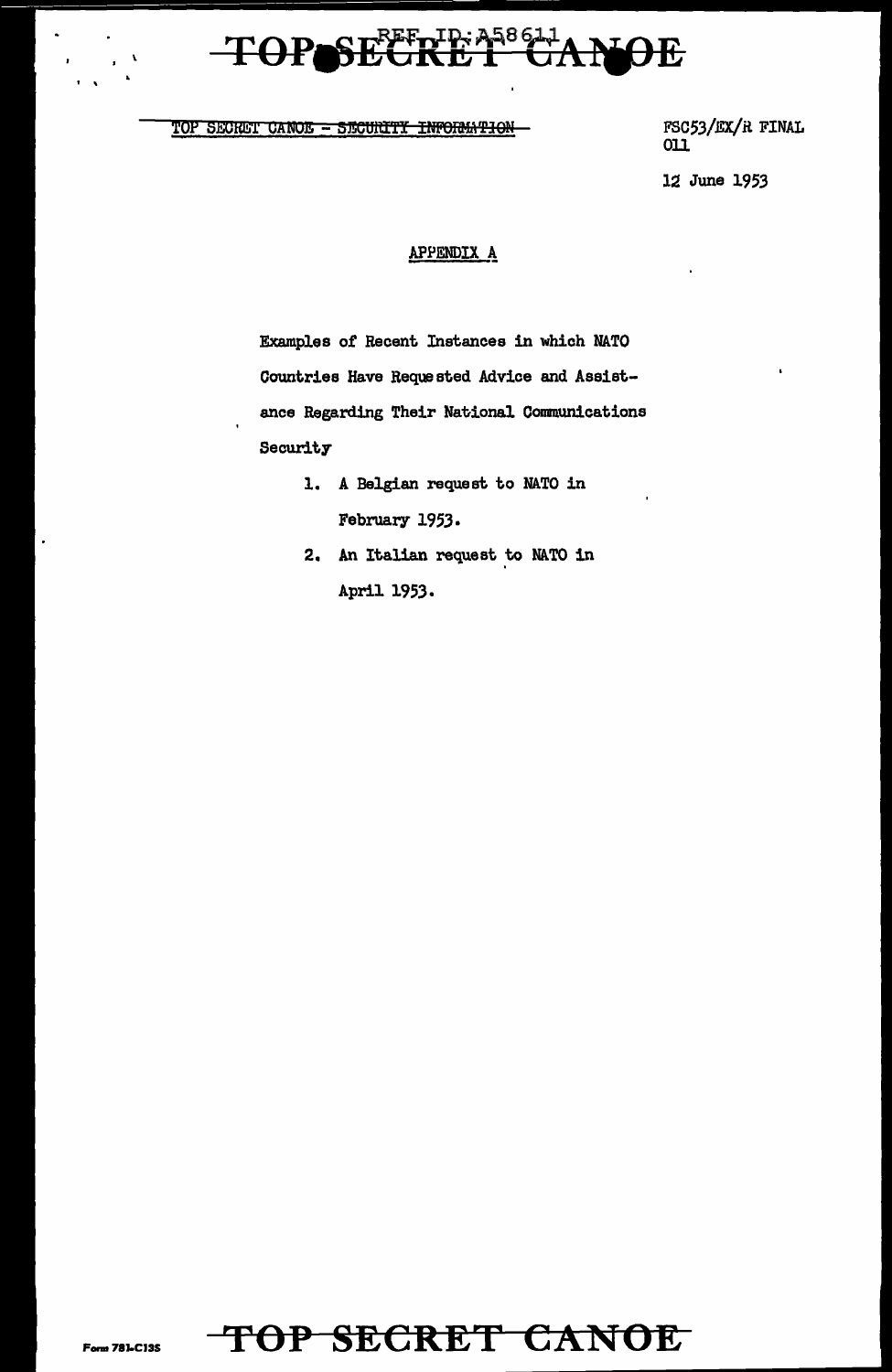### <u>o o</u> 竹

### TOP SECRET CANOE - SECURITY INFORMATION

FSC53/EX/R FINAL 011

Ministere de La Defense Nationale . . . . . . . . . *.* . ----------

Brussels, 21 February 1953

Dear Sir:

Subject: Ciphering System - 1) Nato 3rd Level - 2) National

 $^{\bullet}$  46 Ą. ¥.  $\mathbf{y}_i$ 基  $\Delta$  $46$  $\star$ 

2. Could a system derived from Natex  $- - -$  be authorized

- - - as National cipher.

 $\star$  $\pmb{\ast}$  $\bullet$ ₩ ₩ ¥  $\ast$ 

5. What would be the delay and eventually the price for the delivery of such machines (ACP 212), to Nato Nations for National use.

Sincerely yours,

F. L. Lambeau<br>Cap. Commandant Belgian Representative

(This correspondence was addressed to the Chairman, Communications Security Panel, Shape Communications Electronics Board, who relayed it to the Standing Group.)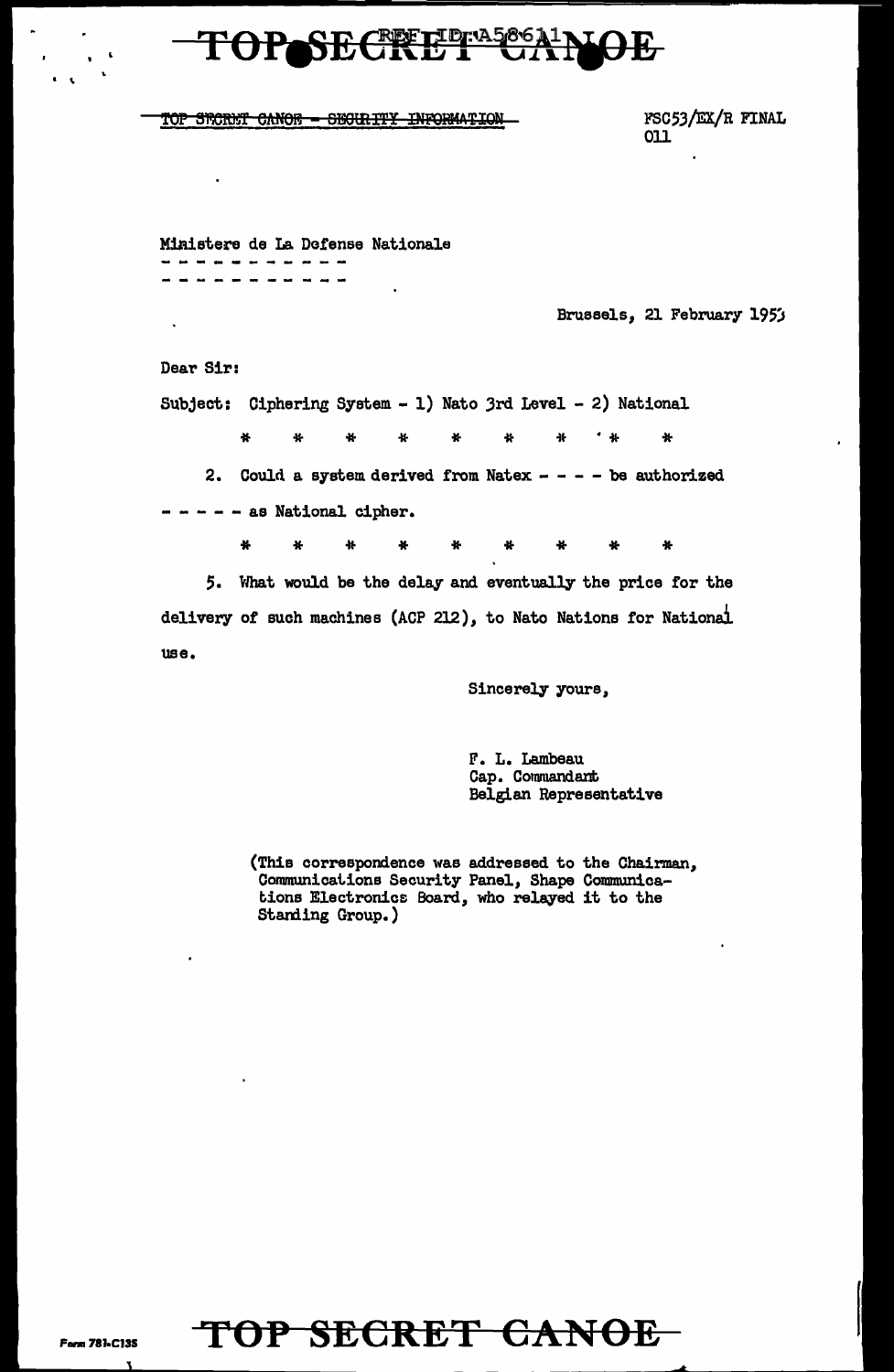### TOP SECRETERA! <u>ეგი)</u>

### TOP SEGHET GANGE - SEGURITY INPONMATION

FUC53/EX/R\FINAL

Italian Military Mission Washington, D. C.

0927/SnP

\

 $\ddot{\ }$ 

April 30, 1953

TO THE SECRETARIAT OF THE STANDING GROUP

SUBJECT: Telecipher Machinos Reference SGM-212-53 dated February 11th, 1953

The Italian Code Teleprinter T2-ZK is being·considered for adoption by the Italian Armed Forces for its internal national communications.

In consideration of the fact that as stated in SGM-212-53 the a/m teleprinter does not meet Nato requirements, the Italian General Staff would greatly appreciate being informed of the technical reasons which induced the Standing Group experts to make such a statement.

The Italian General Staff would furthermore appreciate any information on the type of teleprinter which is being considered for conman Nato use.

> Cesare Grandini Lt. General, Italian Army

 $\lambda$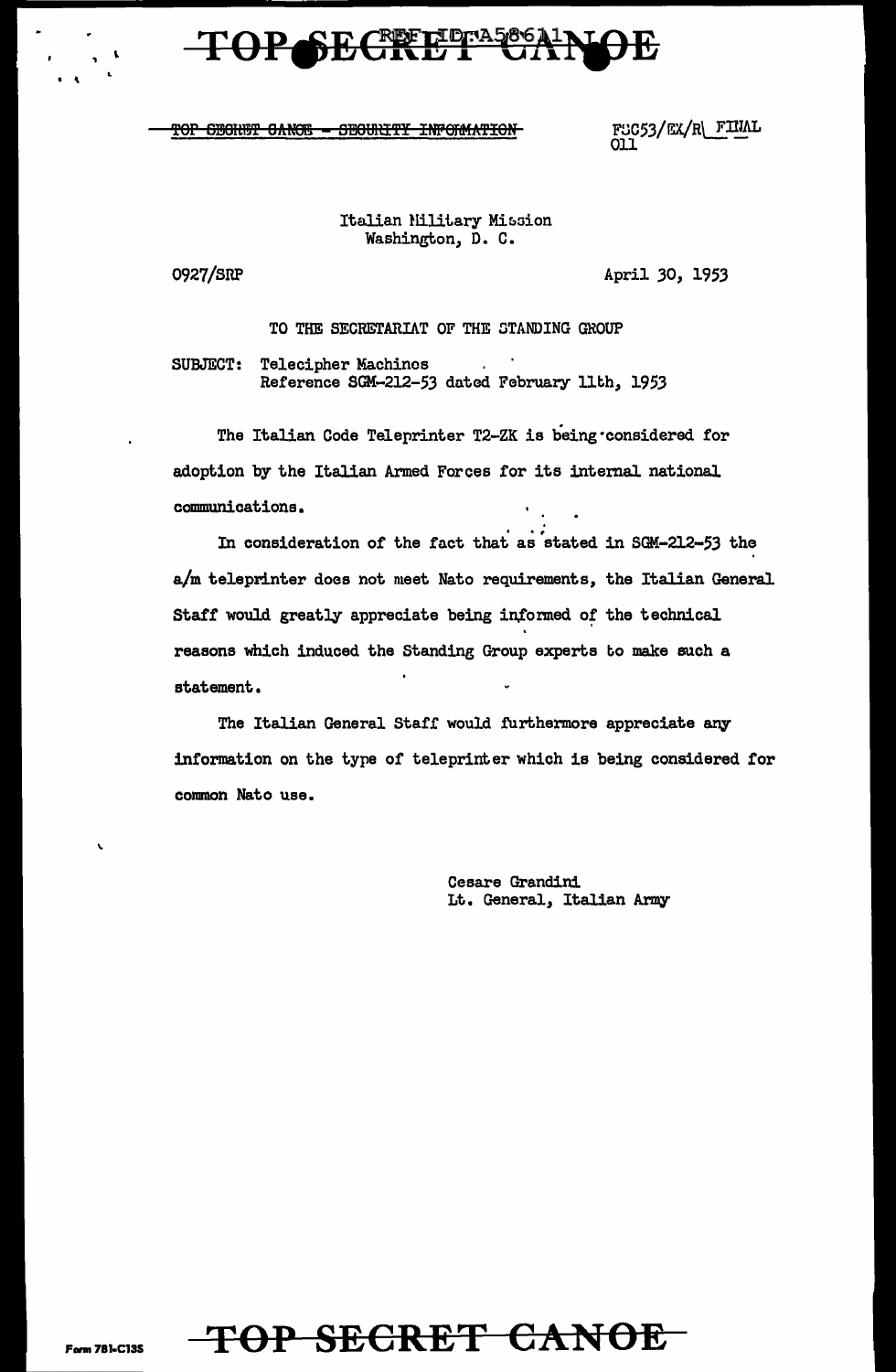# TOP SECRET 1639

TOP SECRET CANOZ - SECURITY INFORMATION

FSC53/EX/R FINAL 011

12 June 1953

### **APPENDIX B**

### LIST OF EXAMPLES OF DANGEROUS URYPTOGRAPHIC AND COMMUNICATIONS **AND**

#### I. UNENCIPHERED CODES

1. Unenciphered codes are totally inacceptable in diplomatic use for transmission of classified information. In Armed Forces communications they are acceptable only when changed at very frequent intervals and when it is not considered essential to maintain the security of the information for more than two or three days from the introduction of the code.

II. ADDITIVE SYSTEMS

2. Any additive (or subtractor or minuend) system is dangerous unless special precautions are taken in the construction of the additive itself. Many procedures that may be regarded as "special precautions" are deceptive as to security and may even in themselves create weaknesses.

3. Encipherment by additive can only be guaranteed to be secure when the additive is used on a strictly "one-time" basis, and systems that permit depth gain little or no security from the additive.

4. Encipherment by non-one-time additives is highly dangerous, but can be acceptable in certain circumstances for limited traffic provided that precautions are taken to minimise overlap and to prevent cryptanalysts from finding any overlap that may arise.

III. NON-ADDITIVE HAND SYSTEMS

5. There are many hand methods of encipherment, not employing additive, but few of these can be guaranteed to be secure.

IV. MACHINE CIPHERS

6. Machine ciphers vary greatly in the amount of security they 'afford. Failure to observe in every detail proper instructions for

 $\mathbf 1$ 

TOP SECRET CANOE

m 781-C135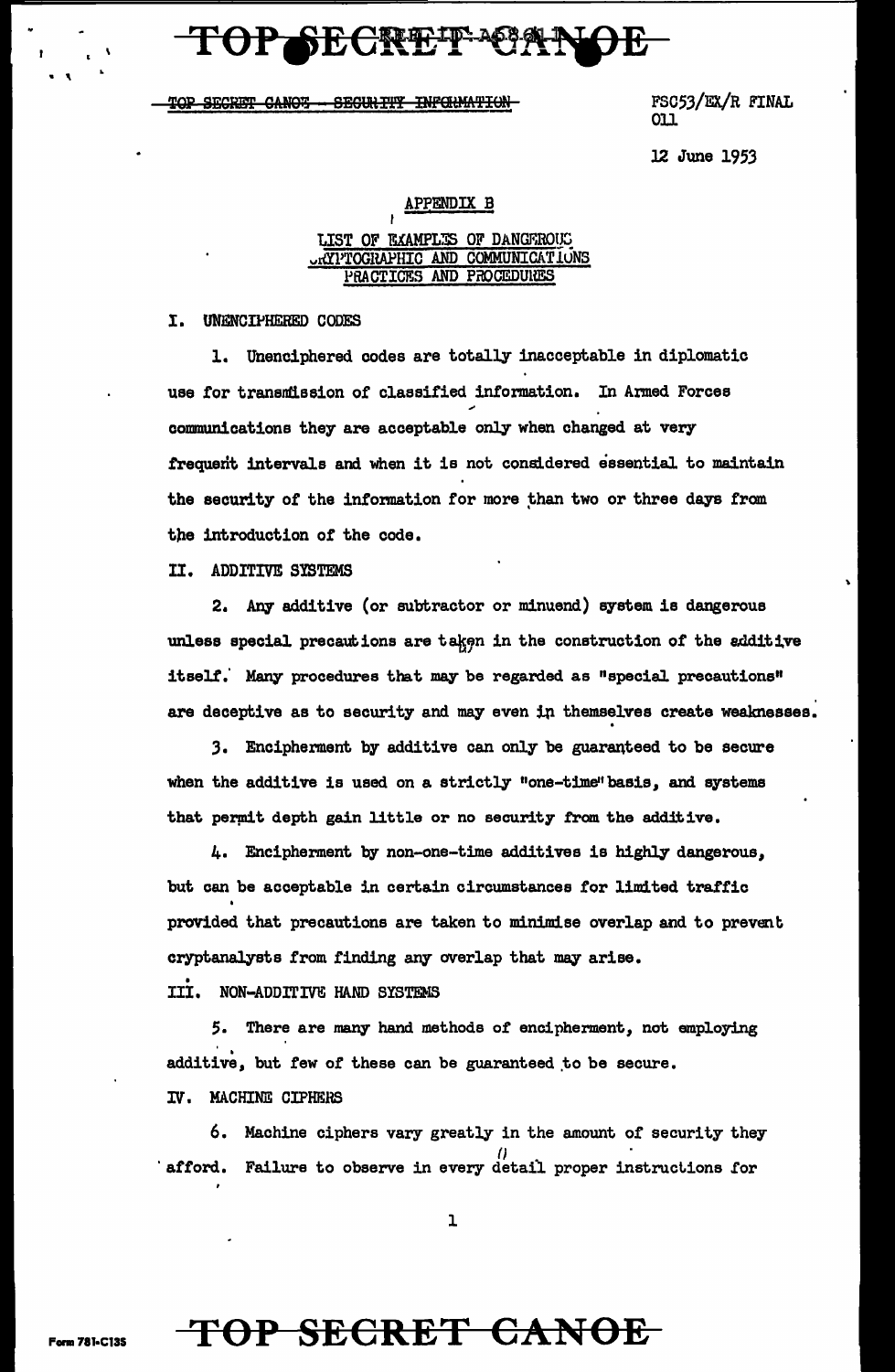**MUGI** 

**CECURITY INFORMATION** <del>аліюн</del>

3/EX/Ru<u>filial</u>

12 June 1953 **N'TEIDUX B(continued)** 

operation may lead to compromise even with the best machines. Others, such as the well-known Hugelin "Cryptoteknik" (see para. 7 below) are insecure unless precautions are taken over and above those recommended by the manufacturer. Others, again, are basically insecure and should in no circumstances be used.

7. Special attention is drawn to the dangers inherent in the use of the Hagelin "Cryptotcknik" machine:

- a. Since the encipherment is essentially by additive it follows that if a message setting is used more than once the key can be recovered on the overlap; a single mistake by an operator using a message setting a second time can thus compromise the machine setting.
- b. The additive generated by the machine is never truly random and there are circumstances in which this fact can be used to recover the machine setting, even though no message setting is repeated.
- c. With proper precautions this machine can give very good security for a limited amount of traffic, but in view of the number of different dangers that can arise in varying conditions of use, for which it is impossible to legislate in advance, member nations who wish to make use of the "Cryptoteknik" are specially urged to consult SECAN.

#### v. TRANSMISSION SECURITY

m 781-C135

8. Ciphers, however good individually, are not enough to ensure communications security. Transmission techniques and message formats can in themselves provide considerable intelligence to a traffic analyst. Although there are practical limitations, the ideal to be striven for is that the traffic neither of any one type (e.g. naval, air force,

-2-